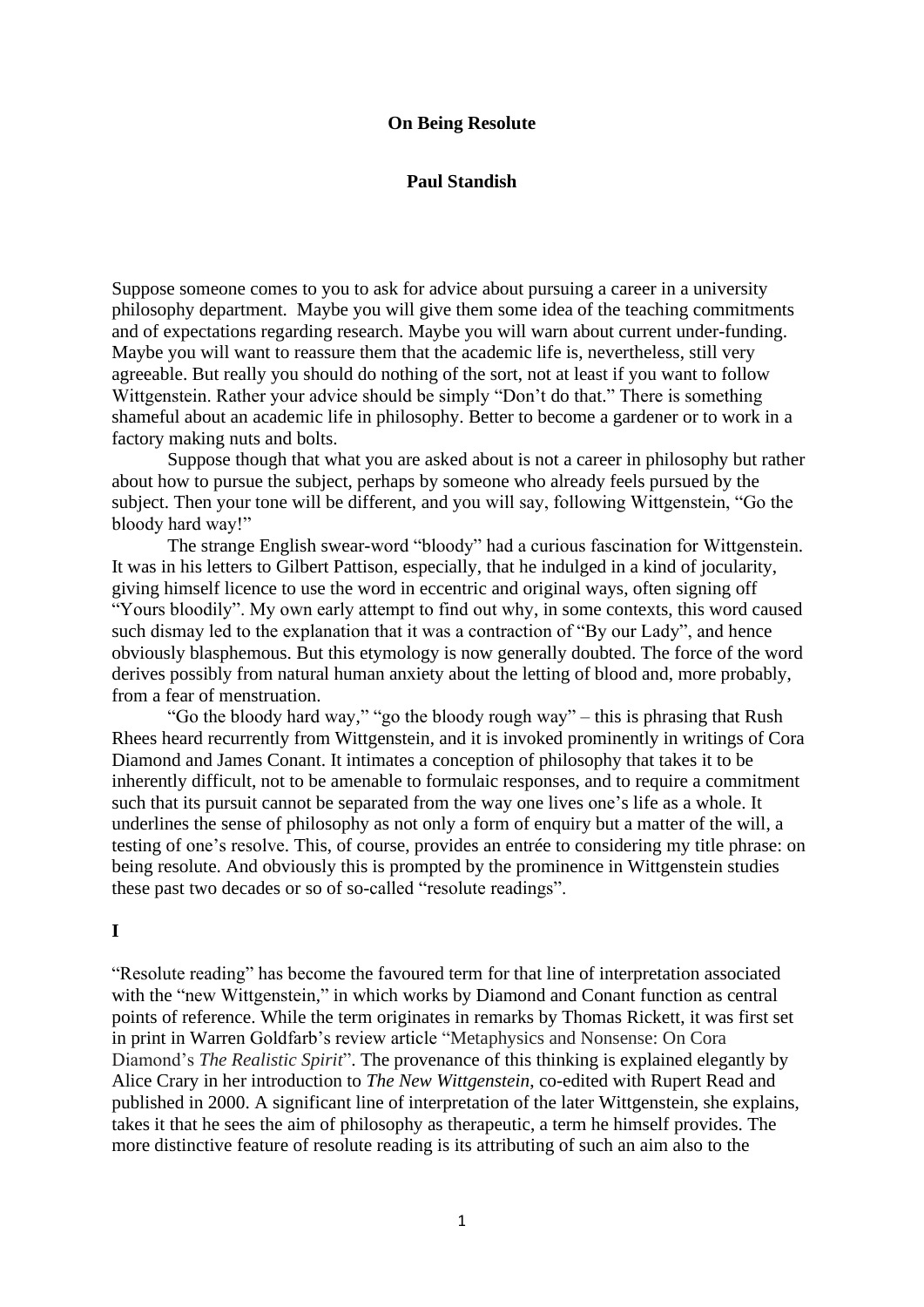*Tractatus*, at least in some degree. Interpretation of this kind turns very much on the significance that is attached to the later sections of that work. So we find, for example,

Philosophy aims at the logical clarification of thoughts. Philosophy is not a body of doctrine but an activity. (TLP 4.112.)

– which might be taken as an early move in a series of propositions that reorient the reader in relation to the significance of the text's earlier pages: they are in tension with what this same text appears to have claimed ("the final solution of the problems", no less), but they align with the recognition, expressed in the concluding words of the Preface, of "how little is achieved when these problems are solved". The series extends through the statement that "Logic is not a body of doctrine, but a mirror-image of the world" (TLP 6.13), to the claim that "The sense of the world must lie outside the world" (TLP 6.41), and to the assertion that "So too it is impossible for there to be propositions in ethics. Propositions can express nothing that is higher." And, thus, almost finally to:

My propositions serve as elucidations in the following way: anyone who understands me eventually recognises them as nonsensical, when he has used them – as steps – to climb up beyond them. (He must, so to speak, throw away the ladder after he has climbed up it.)

He must transcend these propositions, and then he will see the world aright. (TLP 6.54.)

Philosophy, then, is not a matter of developing doctrines or theories: it is an activity. And, finally, "what we cannot speak about" (TLP 7) does not refer to an ineffable X towards which silence might be an appropriate form of approach, but rather does not *refer* at all: it turns out attention back towards what we do in the words we use.

This is to find a degree of continuity in Wittgenstein's work that so-called "standard" interpretations deny. To express things in this way, however, is to fall short of what resolute reading is said to achieve. The new Wittgenstein takes issue not only, most provocatively, with the way that the *Tractatus* is commonly understood but also, more subtly, with standard readings of the *Investigations*. This also needs to be explained.

Standard readings claim that the *Investigations* turns on the picture theory of meaning advanced in the *Tractatus* with the doctrine of meaning-as-use: the meaning of a word is fixed not by an act that connects it with features of reality but by the part it plays in what we do – that is, its place in the language-game, its characteristic grammar. It is the grammar of the expression that determines the possibilities of its combination with other words and hence what we can do with it. Whether or not an utterance makes sense is determined by grammar. As Crary puts this:

The most well-known version of this narrative runs as follows: in the *Tractatus* Wittgenstein advocates a *truth-conditional* theory of meaning which has the characteristic form of *realism*, and later on he embraces a theory of meaning as consisting in *assertibility-conditions* which has the characteristic features of *antirealism* (Crary and Read 2000, p. 2).

Such an understanding of the *Investigations*, associated for instance with Michael Dummett, Saul Kripke, and David Pears, is itself sometimes taken to be therapeutic: it is intended to "cure" us of the ambition of providing a metaphysical explanation and to regularise our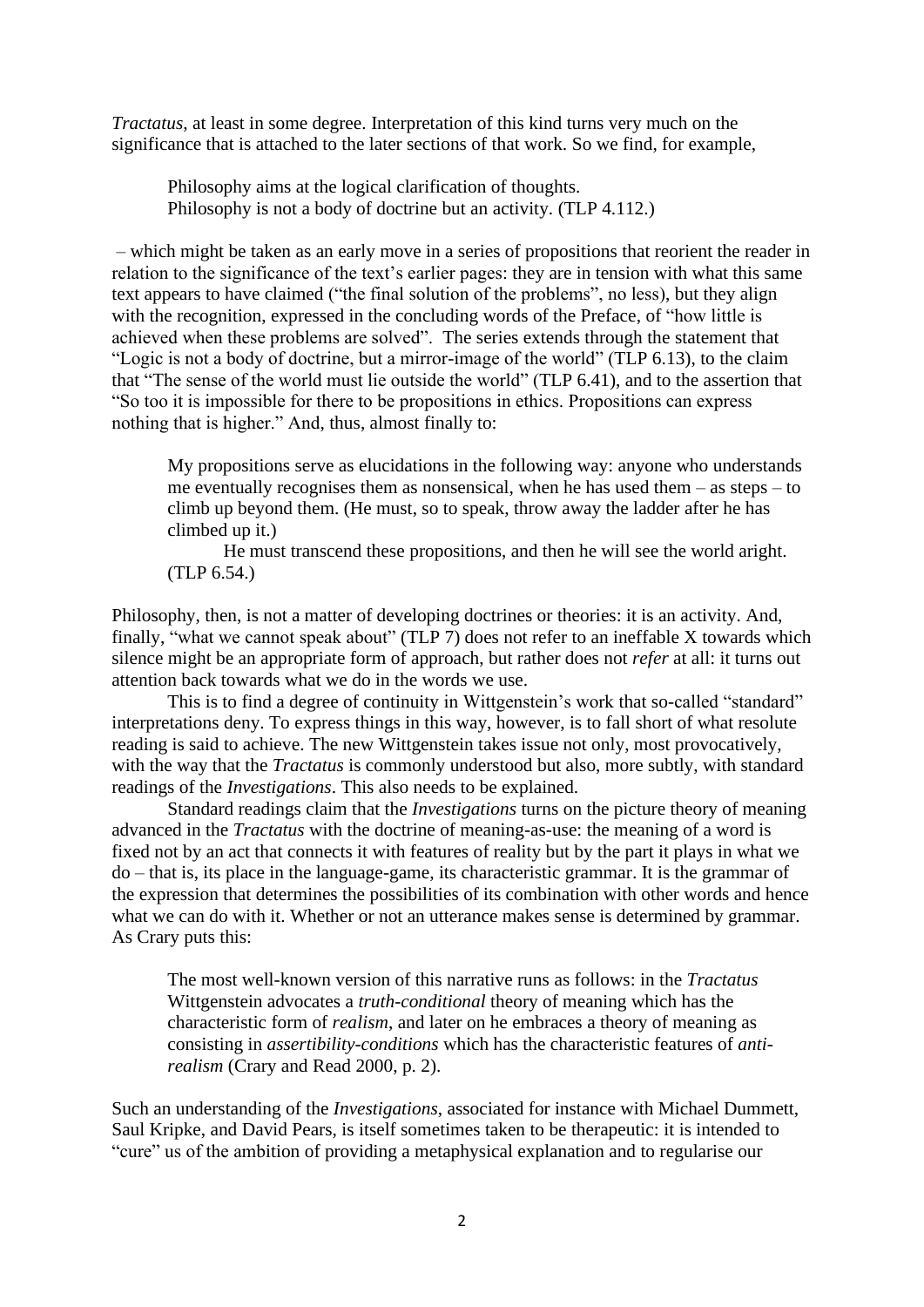thinking according to the rules of grammar. The avoidance of metaphysics is achieved by confining enquiry to consideration of assertibility conditions.

But such standard interpretations of the later philosophy, so the New Wittgensteinians claim, "*utterly fail to capture its therapeutic character*" (p. 3). They fail because in giving up the picture theory and the full-bloodied objectivity that it promised, they maintain the assumption that such objectivity depends upon features of reality that transcend thought and speech. Put differently, it depends upon an implicit stepping outside of language on our part even if that attempt results only in a sense of our failure so to do. Failure to achieve the external perspective, the stepping outside of language we took ourselves to need, results in a ceding of authority to obedience to the rules of language games. Hence, its anti-realism. The proponent of the new Wittgenstein will then take these realist and anti-realist interpretations as locked into the same metaphysical presuppositions and perhaps as, in some degree, depending upon one another.

Let us pause to acknowledge that the account thus far is likely to have sounded alarmbells in the minds of some readers. Surely, it will be objected, too much is being rolled together here. The difference across the range of these "standard" readings is being obscured. What, in particular, of the place of more specifically Kantian readings? The orientation in a Kantian reading is idealist rather than realist: this opens prospects of finding continuity of a kind between the early and the later work but in a way differently articulated from that proposed by resolute readers. It is a live question for Kantian readers whether resolute readers betray a lack of attention to the varying accounts of Wittgenstein's early conception of philosophical method. It is not as if standard readers such as Peter Hacker ignore the tension between what the *Tractatus* claims to be "correct method" and what Wittgenstein himself does in this text. Furthermore, the several quotations gathered above are already redolent of a certain Kantianism, especially insofar as they hold to the clear distinction between statements of facts and philosophical propositions that are the outcome of some kind of transcendental reflection. As Hanne Appelqvist puts this:

I cannot describe the form of language if that form is a necessary condition for language to make sense in the first place. Just as spatiality cannot be represented spatially but is displayed in spatial constructions, the form shared by language and reality is displayed in language and not expressible by it. (Appelqvist 2016, 704.)

She relates these remarks to Wittgenstein's "Propositions cannot express logical form; it is mirrored by them. . . Propositions show the logical form of reality" (TLP 4.121). There are important questions here, especially concerning the Kantian reader's claim that this distinction (that is, between the empirical and the logical/grammatical) is sustained in the later Wittgenstein.

For the proponents of the new Wittgenstein, in any case, such refinements do little to alter the problem. The alternative that they espouse is resolutely to turn away: they resist the truth-conditions approach and the warranted-assertability approach identified respectively in the early and the later work in standard interpretations, seeking to displace both with a perspective that is both realist and anti-metaphysical. The readings they seek often take the following paragraph from the *Investigations* as of signal importance:

The great difficulty here is not to represent the matter as if there were something one *couldn't* do. As if there really were an object from which I derive its description, but I were unable to shew it to anyone.——And the best that I can propose is that we should yield to the temptation to use this picture, but then investigate how the *application* of the picture goes. (PI §374.)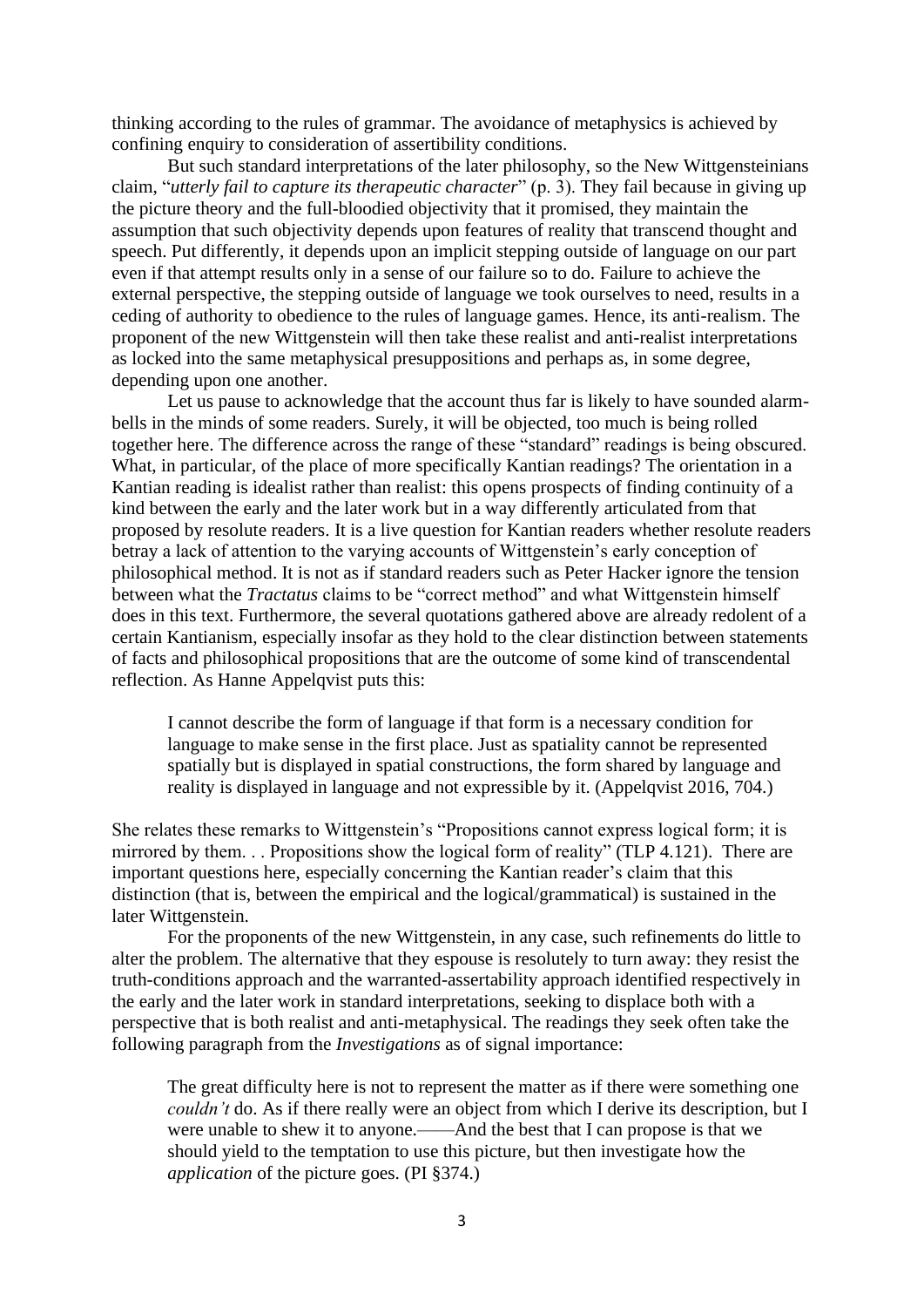Not to think there is something one cannot do: it is precisely thinking that there *is* that is the metaphysical impulse behind the standard reader's anti-realism. And this impulse can readily be allied to a tendency, fostered by a non-resolute reading of the *Tractatus*, to interpret that text as gesturing towards something ineffable but substantial. This would be to reveal not only what is alleged to be the latent mysticism in the work but also the impossibility, as we saw, of ethics' being put into words. In this light, the nonsensical and what cannot be said now seem to incorporate a plural range of significance for human beings, and the idea that some things cannot be said but can be shown works powerfully with this assumption. The mystical and the ethical, as well in fact as those meta-level propositions that do not provide a picture of the world but rather purport to describe *how* propositions picture the world, are all to be classed as non-sensical. Yet this is something resolute readers will staunchly oppose, sometimes under the rubric of "nonsense monism" or "nonsense austerity". On a resolute reading, an expression is nonsense where no use for it has been found, and in the light of this criterion there is no reason to differentiate what may seem verbal gestures towards some ineffable truth from gibberish. The cogency claimed for the lack of differentiation here will be misunderstood, so the argument goes, if it is thought in terms of *psychological* plausibility: the therapy intended is that we be released from the illusion that we mean something when in fact we mean nothing. $<sup>1</sup>$ </sup>

Having sketched the principal tenets of each of the two sides to the argument, I want to refer briefly to three responses to the prominence of the debate in Wittgenstein studies. While it has thus far been necessary to consider the *Tractatus* in order to set the scene, in what follows my attention is focused predominantly on the *Investigations* and on the consequences of a resolute response to that work.

First, Genia Schönbaumsfeld's "A 'Resolute' Later Wittgenstein" expressly takes issue with Conant's "mono-Wittgensteinianism" as well as with the account of "nonsense austerity" offered in Stephen Mulhall's work. She provides a sharp analysis especially regarding nonsensicality, as well as a parting-shot against the suggestion that Wittgenstein thought that philosophical problems were "existential" or "personal" problems (Schönbaumsfeld 2010, 666). It is difficult to read this piece, however, as she might well agree, without some sense that the arguments are sometimes passing one another by, which in turn must be a plea for greater clarity. The note of exasperation in the article surely says as much. The possibility of a more existential or personal reading is both opened and ironised in the Kierkegaardian pastiche with which Conant frames his lengthy defence of "mild mono-Wittgensteinianism" (Conant 2007), and certainly the melodrama of existential engagement is stilled by the emphasis on the kicking away of the ladder as a matter requiring not onceand-for-all conversion but continual patience of thought. Whatever the provocations of ardent articulations of mono-Wittgensteinism, Conant ends his essay with the suggestion that the central motivation of resolute reading "*can* be to improve upon existing accounts of the discontinuity in Wittgenstein's philosophy" (Conant 2007, 111).

In "Why does resoluteness matter to philosophy?" Martin Gustafsson provides a brief survey of the debate. He draws attention to a key aspect of the positions developed by Conant and Diamond: "that any sign can have various intelligible uses, and that a sign can be given a new meaningful employment even without prior stipulation" (2012). Standard readers reject such a view on the grounds "(i) that to give a sign a new meaning is always already a

 $1$  Of course, the alarm-bells may ring again for the Kantian reader, who will insist that logical form and the metaphysical subject are transcendental and not matters of *substance*. Yet it is not clear how far this disclaimer embraces what is intended in the phrase "whereof one cannot speak" (TLP 7).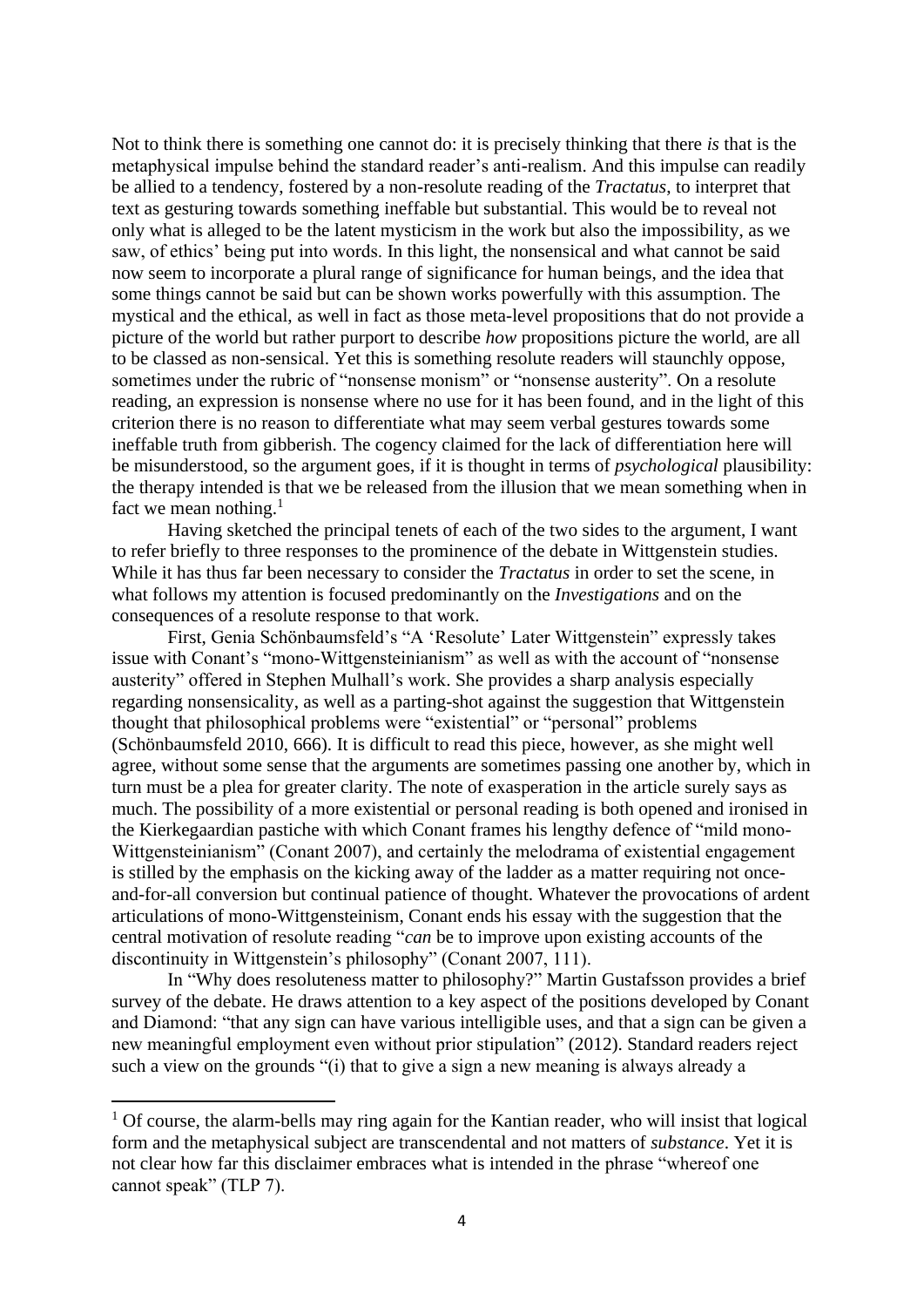linguistic affair, and (ii) that the possibility of linguistic innovation is therefore by necessity parasitic on the linguistic resources that are available before the innovation is made" (ibid. X.). But this reasoning, Gustafsson tries to show, rests on a false dichotomy. It presupposes the idea that

linguistic innovation must be conceived *either* (1) as dependent on established usage in such a way that this established usage allows us to draw the limits of intelligible innovation *before* particular innovations have actually been made and put to use in concrete circumstances, *or* (2) as completely independent of established usage, in such a way that the intelligibility of an innovation might have nothing at all to do with how language has been used before, being the product instead of some mysterious, non-linguistic meaning-giving act of the speaker. (Ibid. X.)

We shall return to the question of innovation below. But Gustafsson is motivated also by a concern about the debate that may already have become apparent in what I have said so far. This is that the debate runs the risk of sounding like a local dispute and that, in consequence, it may be playing its part in confirming in the minds of at least some "lay" philosophers their sense of the marginal and perhaps somewhat esoteric appeal of Wittgenstein's work. In spite of these reservations, Gustafsson enters a qualified plea for resolute reading as offering the greatest potential to demonstrate Wittgenstein's wider significance and importance.

Hilary Putnam, himself a contributor to Crary and Read's *The New Wittgenstein*, is taken to be a friend to this position, especially in virtue of his interpretation of Wittgenstein's philosophy of mathematics, and his endorsement of a realist, non-metaphysical position. But Putnam also has expressed concern about the nature of the contemporary debate, worrying that it has come to seem somewhat self-involved and parochial, to the detriment of Wittgenstein's reception in the wider world of philosophy. If it is indeed the case that philosophy is to be understood as merely therapeutic, in the subjective sense of the term, and to some extent in defiance (or denial) of the history of philosophy with its more systematic concerns, then the view attributed to Wittgenstein does seem to run the risk of becoming irrelevant to people who take the subject up for its own sake. If Wittgensteinians now find themselves to be marginalised in that subject, to some extent they have themselves to blame.<sup>2</sup>

In the remainder of this paper I shall offer my own reflection on this position. I speak as someone who is institutionally marginalised from the philosophical mainstream but who is convinced of the wider significance of Wittgenstein's work.

## **II**

I constantly find new puzzles. (I've thought about this for years, constantly ploughed these fields.) I would not be justified in saying: "Let's talk no more about it." – Wittgenstein, *Whewell Court Lectures* (WCL, 196.)

The debate provoked by the new Wittgenstein has produced subtle and complex argument, and in some respects it has realised new standards of exegesis. Reference to the "*Tractatus* wars" (which, on the above account, must be taken to extend into the "*Investigations* wars") has, however, encouraged the impression that there must be two factions battling it out and that each holds a rival "position". In the reiteration of these ideas, shorthand expressions such

<sup>&</sup>lt;sup>2</sup> See, for example, Putnam's remarks when interviewed by Naoko Saito and myself (Saito and Standish, 2012).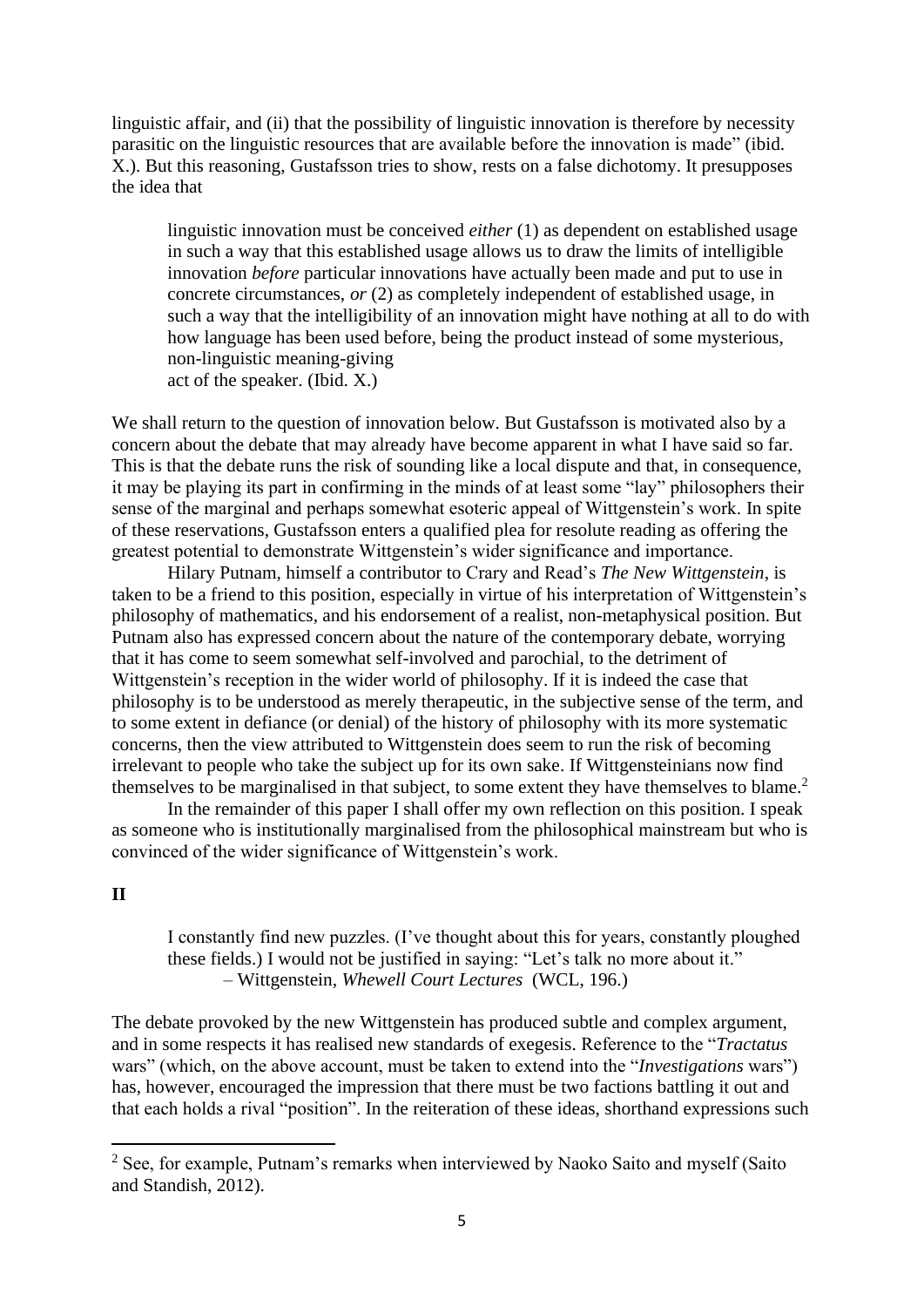as "nonsense austerity", "mono-Wittgensteinianism", "therapy" or "resolute reading" itself have advertised the differences with a boldness that belies the subtlety of the commitments embraced. The significance of this seems especially striking if one considers the alleged provenance of new readings – that is, the writings of Rush Rhees, Hide Ishiguro, and Stanley Cavell, none of whom can readily be understood well in terms of the holding of "positions". I take it that the holding of positions is perilously close to the advancing of theories or doctrines, and further that too strenuous a disavowal of metaphysics may bring problems beyond what one has bargained for.

One consequence of the hardening of views into positions is that the tensions within Wittgenstein's texts are obscured. Of course the tensions within the *Tractatus* are not ignored: indeed how to read the relation between the picture theory it apparently advances and the "framing sections", as well as a series of apparently self-undermining remarks, beginning somewhere in the 4s, is the nub of the question that divides resolute from standard readers. And they are generally sharply divided. The *Investigations*, by contrast, is amenable to less systematic a response, and here it is sometimes the case that the garnering of textual support for one position or the other fails to work with the dialogical tensions within paragraphs, tensions that are rendered most obviously by interactions with the interlocutor but also more subtly by shifts of tone, prompted often by variations in punctuation. These are tensions Wittgenstein works *with* rather than simply seeks to resolve. Sometimes, as we shall see, they arise not just between voices but from the extraordinary, even surreal nature of the examples that are used (a primitive builder tribe, a lion that speaks, a parrot with understanding, and a rose with no teeth) and from an overt straining of the language itself ("THIS is produced by a brain-process!" (PI §412), say, and "Milk me sugar" (PI § 498)). We considered earlier the central importance to resolute readings of the claim, PI §374, that "The great difficulty here is not to represent the matter as if there were something one *couldn't* do." Let us juxtapose this against the following, now familiar extract from remarks recorded by Friedrich Waismann – this one from 30 September 1929:

To be sure I can imagine what Heidegger means by being and anxiety. Man feels the urge to run up against the limits of language. Think for example of the astonishment that anything at all exists. The astonishment can be expressed in the form of a question, and there is no answer whatsoever. Anything we might say is a priori bound to be mere nonsense. Nevertheless we do run up against the limits of language. Kierkegaard too saw that there is this running up against something and he referred to it in a fairly similar way (as running up against paradox). This running up against the limits of language is ethics. I think it is definitely important to put an end to all the claptrap about ethics – whether intuitive knowledge exists, whether values exist, whether the good is definable. In ethics we are always making the attempt to say something that cannot be said, something that does not and never will touch the essence of the matter. It is a priori certain that whatever definition of the good will be given – it will always be merely a misunderstanding to say that the essential thing, that what is really meant, corresponds to what is expressed (Moore). But the inclination, the running up against something, indicates something. St Augustine knew that already when he said: What, you swine, you want not to talk nonsense! Go ahead and talk nonsense, it does not matter (Waismann 1979, 68-69).

Are we to read this acknowledgement of the urge to run up against the limits of language, or Augustine's recognition of the need to talk nonsense, as simply opposed by PI §374? It is true that the latter was written a decade or so later, but then in 1947 we find Wittgenstein echoing Augustine's phrasing: "Don't *for heaven's sake*, be afraid of talking nonsense! But you must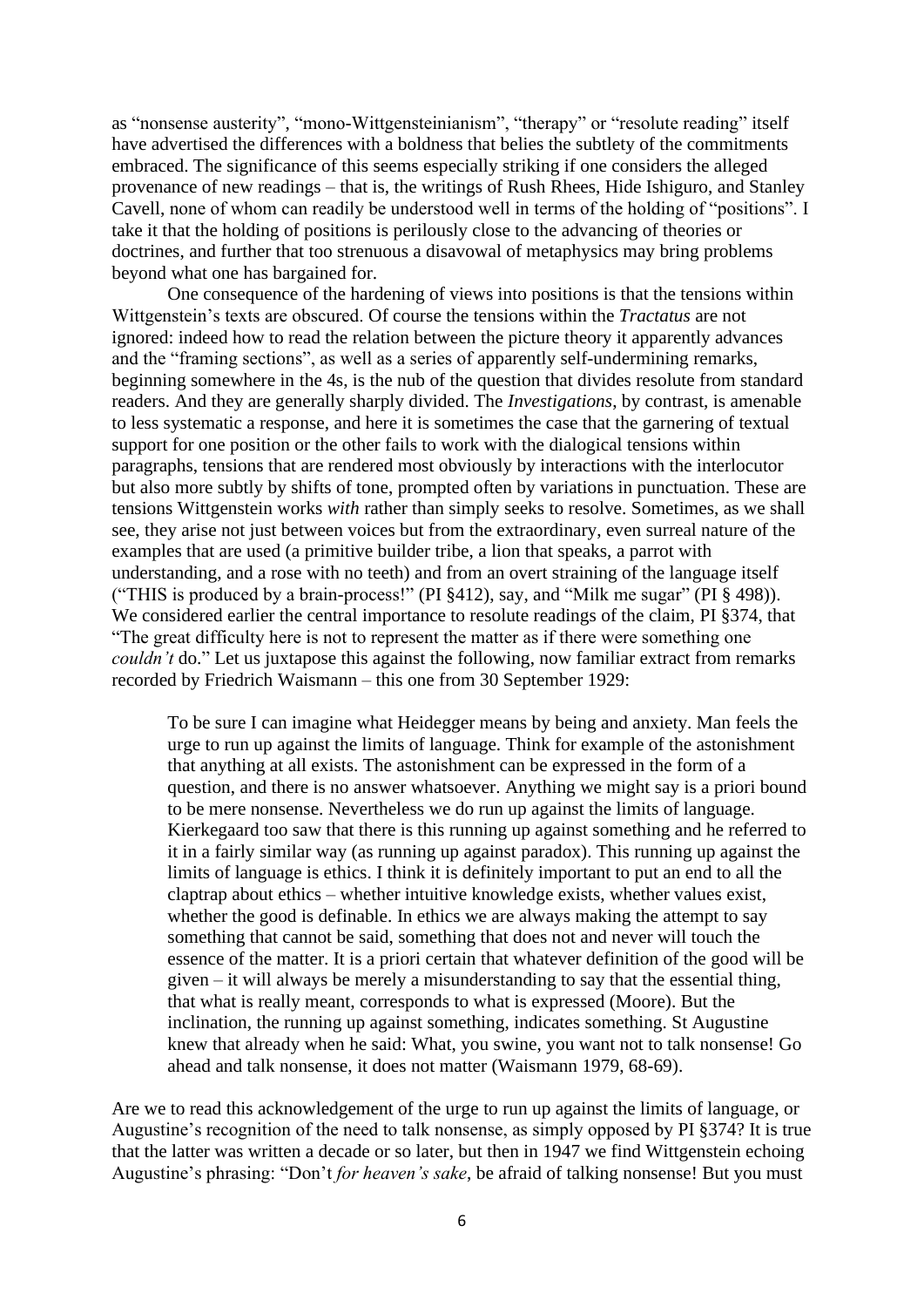pay attention to your nonsense" (CV, 56e). Is it perhaps that the urge to run up against the limits is the temptation, and the advice not to think that there is something you cannot do is the cure? Or is it the case that as human beings we need both? The issue here is how far things are to be resolved, and how far resoluteness is directed to this.

But how curious are the connections and connotations of "resolute" and its cognates! The noun "resolution" suggests clarity, perhaps the high resolution that might be thought to characterize a perspicuous representation, an *Űbersicht*. To resolve difficulties can be simply to solve problems, even sometimes to resolve differences through compromise. So is philosophy then to seek solutions? If there are to be solutions, Wittgenstein tells us, they will come as the result not of new information or a new discovery, but rather of closer attention to our grammar. Sometimes the problem will be dissolved. Here again, however, we are faced with temptation:

[Philosophical problems] are solved, rather, by looking into the workings of our language, and that in such a way as to make us recognize those workings: *in despite of* an urge to misunderstand them. The problems are solved, not by new information, but by arranging what we have always known. Philosophy is a battle against the bewitchment of our intelligence by means of language. (PI §109.)

So with these urges to be resisted, temptation is foregrounded once again, and resoluteness becomes identified more directly with the idea of an unswerving will. To the contemporary Anglophone philosophical reader, however, a curious further echo may be apparent, which will take us back to Wittgenstein's acknowledgement of Heidegger's notion of anxiety: Heidegger's translators chose the term "resoluteness" for that supremely important virtue, *Entschlossenheit*, which is called for from Dasein in the face of its finitude. This is described precisely as a "*reticent self-projection upon one's ownmost Being-guilty, in which one is ready for anxiety*" (Heidegger 1962, H. 297). The calculated resonance in Heidegger's text of *Entschlossenheit* with *Erschlossenheit*, which translates as "disclosedness", points to a kind of realism that is perhaps not so far from the realistic spirit.

The darker note that is sounded here, regarding anxiety and finitude, leads to the main thrust of what I want to consider in the remainder of this paper, and this has three aspects. In the first place, I shall consider how the relation to the metaphysical is to be understood in Wittgenstein's later work. In the second, I ask how far contemporary articulations of the new Wittgenstein depart from the work that apparently inspired them, in respect of which I shall have most to say about Stanley Cavell. In the third, and with the main focus on the limits of language, I turn more directly to Heidegger.

#### **Wittgenstein and metaphysics**

Certainly, the later Wittgenstein is widely understood as anti-metaphysical. While it would be wrong simply to deny this, I wonder about the confidence with which it is asserted. The reason for concern has to do not only with how far such an understanding is accurate but with how therapeutic readings are to be understood. My sense is that there is a danger of being dismissive here, which the hardening of views into positions may encourage, as may uncritical, perhaps complacent adherence to PI §374 ("The great difficulty here is not to represent the matter as if there were something one *couldn't* do"). In any case, if one attends to what follows this opening sentence in the paragraph, one finds first a subjunctive picturing of the illusion this might imply ("As if there really were an object. . ."), followed by the proposal in response that "we should yield to the temptation to use this picture, but then investigate how the *application* of the picture goes" (PI § 374). The picture is not to be so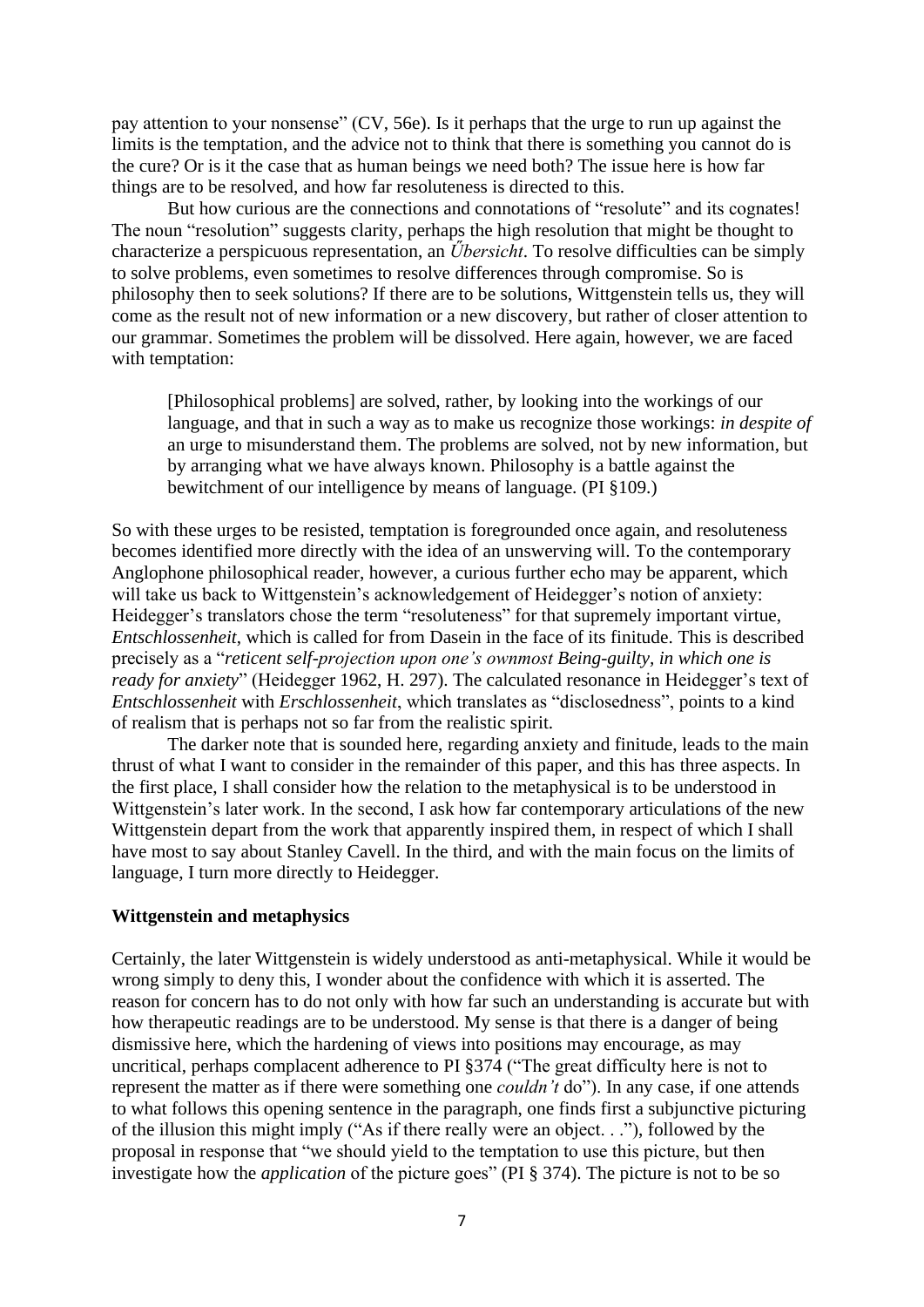quickly or confidently excised. Consider then these remarks of Rush Rhees about Wittgenstein's views:

From 1931 onwards, anyway, I do not think he was calling on his pupils to *renounce* metaphysics; no more than he would have called on any people to renounce magic. But he did want to bring them to see what metaphysics is, and in this way to free them from the special hold which it has on you when you feel that "this is the only way it *can* be". He would try to free anyone from the idea that magic is some sort of rival to science – either an inferior or a superior one. (Rhees 2006, 262–263.)<sup>3</sup>

One version of a therapeutic reading might run as follows: if we can stop running up against the limits of language, then we will no longer be burdened by the idea that there is something we cannot do.<sup>4</sup> And if one symptom within philosophy of running up against the limits of language is scepticism, it will follow that the dissolving of the sceptic's questions will figure as an important stage in the overcoming of the disease. Then, because we have been restored to the ordinary, because we have achieved peace, philosophy can come to an end. Our therapy will be complete, and metaphysics will truly be overcome.

It is worth attending to a much-quoted paragraph, selective reading of which has been taken to endorse such a therapeutic view:

It is not our aim to refine or complete the system of rules for the use of our words in unheard-of ways.

For the clarity we are aiming at is indeed *complete* clarity. But this simply means that the philosophical problems should *completely* disappear.

The real discovery is the one that makes me capable of stopping doing philosophy when I want to. – The one that gives philosophy peace, so that it is no longer tormented by questions which bring *itself* into question.—Instead, we now demonstrate a method, by examples; and the series of examples can be broken off.— Problems are solved (difficulties eliminated), not a *single* problem.

There is not *a* philosophical method, though there are indeed methods, like different therapies. (PI §133.)

The selective reading I have in mind accentuates the achieving of clarity and the complete disappearance of the problems, with philosophy achieving peace. It loses sight of the opening assertion that it is *not* our aim to complete the system of rules, just as it underplays other qualifiers in the lines that follow.<sup>5</sup> An over-zealous therapist might be drawn to such a view.

Plainly, however, as we saw above, such a therapy does not chime well with Rhees's claims. Wittgenstein releases his pupils from a debased kind of scientific thinking; and then this running up against the limits of language can be understood better, in the light, for

<sup>&</sup>lt;sup>3</sup> The *Appendix: On Wittgenstein* is adapted from a letter to M. O'C. Drury dated 7 November 1965.

 $4$  Once again, it might be said that, on the Kantian reading, the emphasis in the idea of limits is not the inability to do something (underscored by the resolute account) but rather on the recognition of the status of what lies at the limit, namely that it is not on a par with ordinary empirical statements.

<sup>&</sup>lt;sup>5</sup> For further discussion of this paragraph, in conjunction with #89, see David Stern (2004, 130-131) and Cavell (1995, 1996), both of whom draw attention to the ways that sentences within the se paragraphs carry a degree of ambiguity: they point towards both "fighting the fantasy" and "granting it", in Cavell's phrase.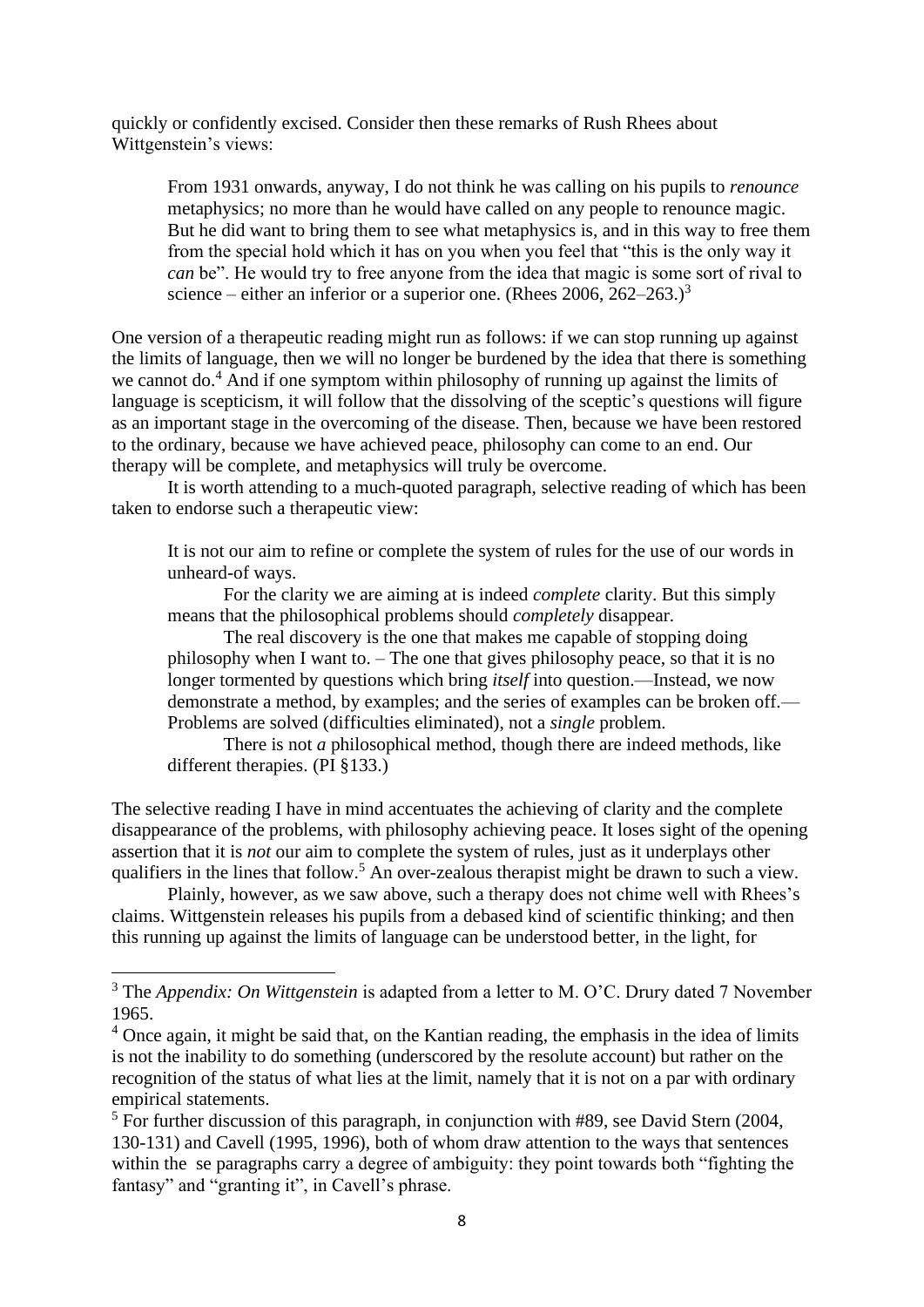example, of his remarks about magic and religion. But what is at stake in his use of this term magic? This is clarified helpfully by the several examples he discusses in his "Remarks on Frazer's *Golden Bough*" (PO, 118–155). Frazer is condemned for the manner of his interpretation of the practices he observes in more "primitive" societies, where he mistakes something like a religious ritual – for example, a practice to mark the adoption of a child – for bad science: he has the lack of narrowness of vision that one expects to find in an English country parson.

The monological way of thinking of the anthropologist, in Wittgenstein's description, is an instance of the one-tracked thinking that Wittgenstein has in his sights elsewhere. A philosophical version of this vice, which is found in the sciences also, involves the idea that thinking involves addressing puzzles and that puzzles admit one solution. In his early setting the scene for the parable of the fly-bottle, Wittgenstein remarks of the fly: "The stronger the wish to get out, the harder it is for it to get out. (It is fascinated by one way of trying to get out.)" (WCL, 7). The puzzle for the philosopher provokes "one reaction – of looking for the solution". But, Wittgenstein responds, "If you wanted to let [the fly] out, you'd have to surround this (the glassy surface of the fly catcher) by something dark. As long as there is light there, the fly can never do it." (WCL, 196.) Pursuing the analogy further, he writes:

If I am puzzled philosophically, I always darken that which seems to me light, and try frantically to think of something different. The point is you can't get out as long as you are fascinated. The only thing to do is to go to an example where nothing fascinates me. First of all, it is not at all clear that this will help every fly. What happens to work with me doesn't work with him (Professor Moore) – works with me now, and may not work with me tomorrow.

There are always new ways to look at the matter. (WCL, 196.)

Wittgenstein lets the fly out of the fly-bottle, language is returned to the ordinary, philosophy achieves peace, but only for it all to start up again, and this continually so. When one reads that "it is not our aim to refine or complete the system of rules for the use of our words in unheard-of ways" (PI §133), it is wise to set the remark against the background of Wittgenstein's massive constructivist turn in relation to mathematics. It is this turn that in the end gives impetus to Wittgenstein's growing sense of what it is to know how to go on and to what "complete clarity" might be. This clarity is achieved by a shutting of the eyes that is offensive to what appears as the intellectual conscience but that gives voice to the human. *Meine Augen sind verschlossen. Ich bin entschlossen.* Intellectual limitedness is, then, to be displaced by a picture of human finitude. But this is a finitude that does not rest without inviting a contrast to itself.

### **Cavell and the threat of scepticism**

A thoroughgoing therapeutic approach would not accord with the account of the *Investigations* offered by Cavell. What would it be like to live without the threat of scepticism? Cavell rejects the familiar idea that the *Investigations* provides a refutation of the sceptic. It is not exactly that this should be denied but rather that it misses the point. This is that Wittgenstein's treatment of scepticism demonstrates not an epistemological but an existential truth, and we might readily think of this as a manifestation of running up against the limits of language. Hence, Cavell draws attention to the restlessness in the text, which, he finds, articulates this aspect of the human condition. This he describes variously as the human being's failure to acknowledge what she ordinarily knows and as the human compulsion to call into question the conditions of its own existence. Why else would the *Investigations* go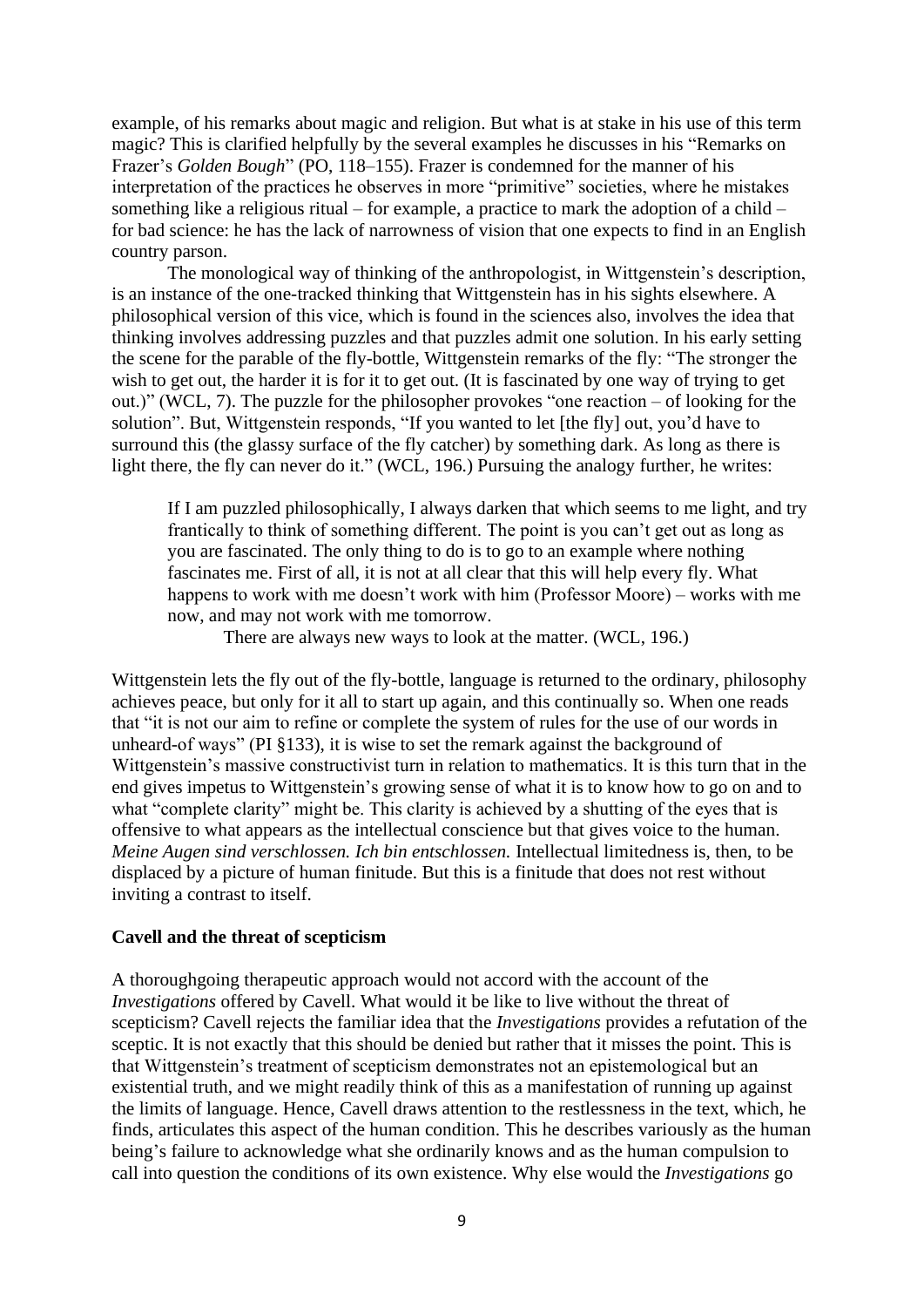on so long? Why else does Wittgenstein not solve the problem and leave well alone? There are methods, there are therapies, but there is no end to philosophy, nor to the restlessness of the human condition.

When the sceptic asks "But, if you are *certain*, isn't it that you are shutting your eyes in the face of doubt?" (PI, 224), Cavell phrases his response specifically in terms of a kind of resolve:

The skeptic insinuates that there are possibilities to which the claim of certainty shuts its eyes; or: whose eyes the claim of certainty shuts. It is the voice, or an imitation of the voice, of intellectual conscience. Wittgenstein replies: "They are shut." It is the voice of human conscience. It is not generally conclusive, but it is more of an answer that it may appear to be. In the face of the skeptic's picture of intellectual limitedness, Wittgenstein proposes a picture of human finitude. (Then our real need is for an account of this finitude, especially of what it invites in contrast to itself.)

His eyes are shut; he has not shut them. The implication is that the insinuated doubt is not *his*. But how not? If the philosopher *makes* them his, pries the lids up with instruments of doubt, does he not come upon human eyes? – When I said that the voice of human conscience was not generally conclusive, I was leaving it open whether it was individually conclusive. It may be the expression of resolution, at least of confession. "They (my eyes) are shut" as a resolution, or confession, says that one can, for one's part, live in the face of doubt. – But doesn't everyone, everyday? – It is something different to live *without* doubt, without so to speak the threat of scepticism. To live in the face of doubt, eyes happily shut, would be to fall in love with the world (Cavell 1979, 431).

The juxtaposition of intellectual to human conscience is one move in resistance to the flight from the ordinary, a flight manifested here in part in our failure of acknowledgement of the other. Indeed, on the previous page Cavell says no less than that "The crucified human body is our best picture of the unacknowledged human soul" (Cavell 1979, 430). And in the Festschrift for Cora Diamond, in a piece relating to J.M. Coetzee's *Elizabeth Costello*, he more or less says that the wounded human body is a picture of the human soul – taking the woman's body, the body that must bleed, as the soul's better exemplification (Cavell 2007).

The seriousness inherent in these remarks – one might say, their sense of the tragic dimension to a human life and of the manifestation of this in human expressiveness – is something that Cavell finds to be painfully absent in much moral philosophy: both in its tendencies, even commitments, towards abstraction and in its professed investments, cautious and pinched as they often are, in ordinary language philosophy. In "Performative and Passionate Utterance", he writes:

But if what I have been aiming at is indeed some fragment of a view of expression, of recognizing language as everywhere revealing desire . . . this is because the view is meant in service of something I want from moral theory, namely a systematic recognition of speech as confrontation, as demanding, as owed . . ., each instance of which directs, and risks, if not costs, blood (Cavell 2005, 187).

So then it must seem abrupt, to say the least, to turn from such poignant aphorism and to consider the prominence in *his* work of the idea of the ordinary, especially the ordinary to which Wittgenstein repeatedly returns. But Cavell differentiates between the "actual ordinary" and the "eventual ordinary". Think of the actual ordinary as what is there, the world into which we came as children, and with which for a time we enjoyed a kind of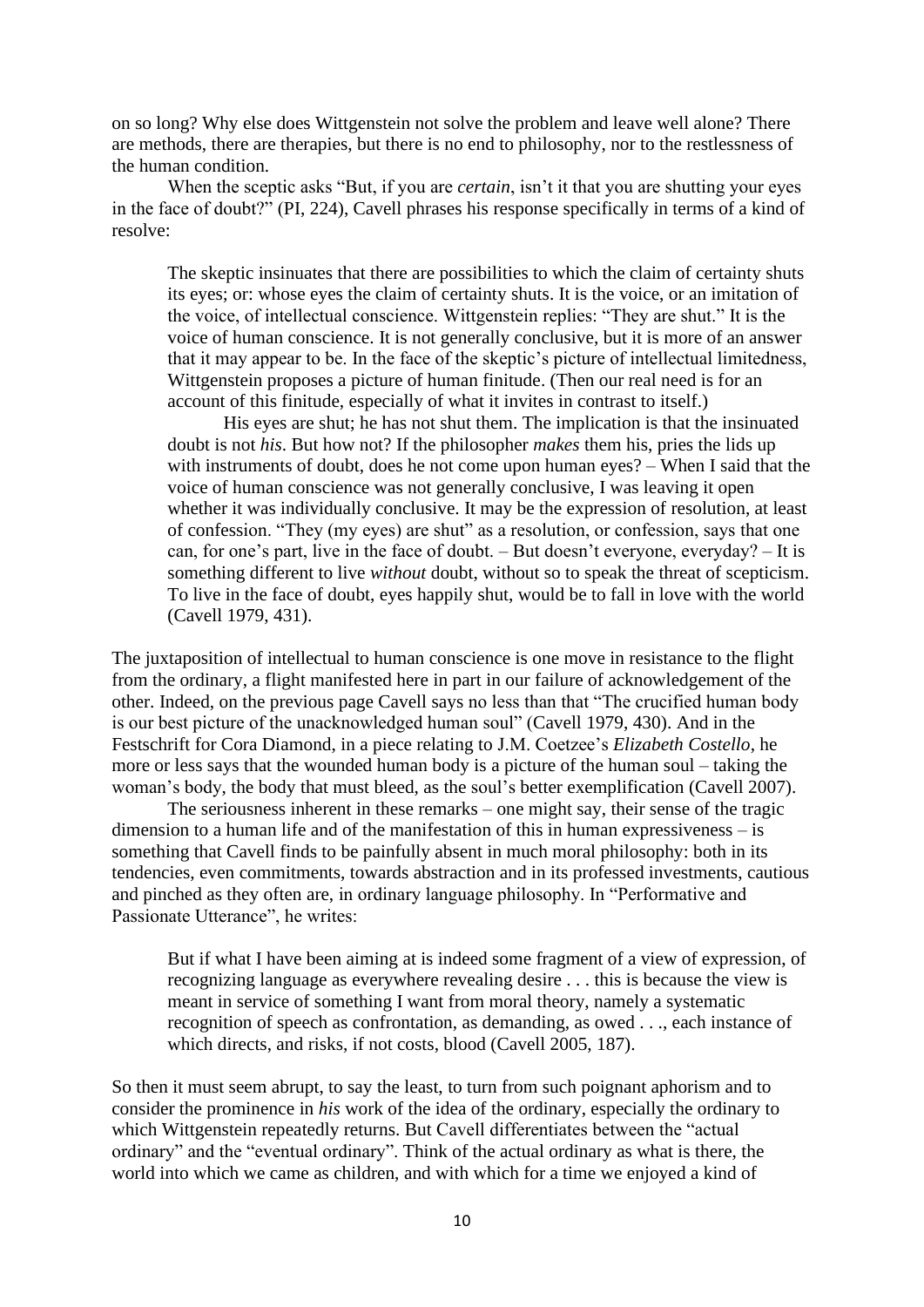animal intimacy, and later the world we mostly take for granted. But what we come to, as time progresses, is never quite the same as it was, and characteristically our experience is marked by patterns of separation and return. Return to the ordinary, including the return that is appealed to recurrently in the *Investigations*, is not something that can be simple. In a sense there can be no simple *return*, for what you return to will not be the same as what you left. The ordinary you return to will then be an ordinary encountered with a sense both of new possibility and of intimacy lost: natural or animal absorption gives way to a kind of exile, iconically figured as the exit from Eden; but exile is also the condition of imagination and opening to the new. On the epic scale, think of Ulysses or the Ancient Mariner, who return marked by the trauma of what has happened. Think also, more prosaically, of the way that we stay with the same relationships, though they cannot – and should not – stay the same. Think of the way that we stay with ourselves. On the small scale, think of the piecemeal steps that Wittgenstein takes in returning an expression to its home in the language-game. By implication and by extension, and in view of the very nature of the signs that human beings are, language cannot stay the same.

This breaching of our natural condition comes especially and inevitably with language, and hence with exposure to the rules that shape our society's practices. But following a rule does not rule out new departures from that rule, and in the learning of language this is so from a remarkably early stage. Gustafsson quotes Cavell's extended riff on the word "feed", where "feed the cat" connects with "feed the meter", and so to "feed in the film" and "feed his pride" (Cavell 1979, 181). In another example Cavell considers the young child learning the word "pumpkin", which must presumably be connected with "pumping" and perhaps with "Mr Popkin" who lives next door (Cavell 1979, 176–177). These are associations that depart from the word's apparent immediate use, indeed that extend beyond immediacy itself, opening the way most crucially for imagination. The child experiments with the words she acquires, sometimes meaningfully, sometimes aimlessly, and hits upon new associations and possibilities for the word. In fact, if we can accept that this generally is how words are, then the way we use them acquires a sharper edge of responsibility, for they will shape possibilities not only for ourselves but for our community too. If this is right, there is an exposure in our use of words, an opening onto vast possibilities of meaningfulness, but there is a poignancy in language's breaching of the immediate, of animal intimacy. The ordinary to which we return, this eventual ordinary, is an ordinary that is marked.

Around the middle of the period of sixteen years that it took Cavell to write *The Claim of Reason*, he produced a short book on *Walden*, Thoreau's experiment in writing and living. It is in response to that book's consideration of how we can bring it about that we live by our own determination that Cavell again speaks of resolve. We live by fate, Thoreau says, because we are "determined not to live by faith" (I, 15). We must learn to live well with the fact that we are looking for something we seem to have lost. *Walden* returns continually to questions of finding, trust, and interest, and of transformation, weighing their necessities, and adumbrating what we might think of as a realistic spirit. "What they come to", Cavell writes,

is the learning of resolution. This is what will replace our determination, or commitment, to fate, to the absence of freedom. It is not a matter of doing something new, of determining a course of action and committing ourselves to it, as to jail (II, 5) or to an asylum. Resolution has to do with stillness and with settling (a "clearing", he sometimes calls it). The summary of the writer's learning this is told in his myth of winter, by what happens to him on the ice. It is there that he finds the bottom of the pond and it is in winter that the owls prophesy and the fox awaits his transformation. (Cavell 1982, 99.)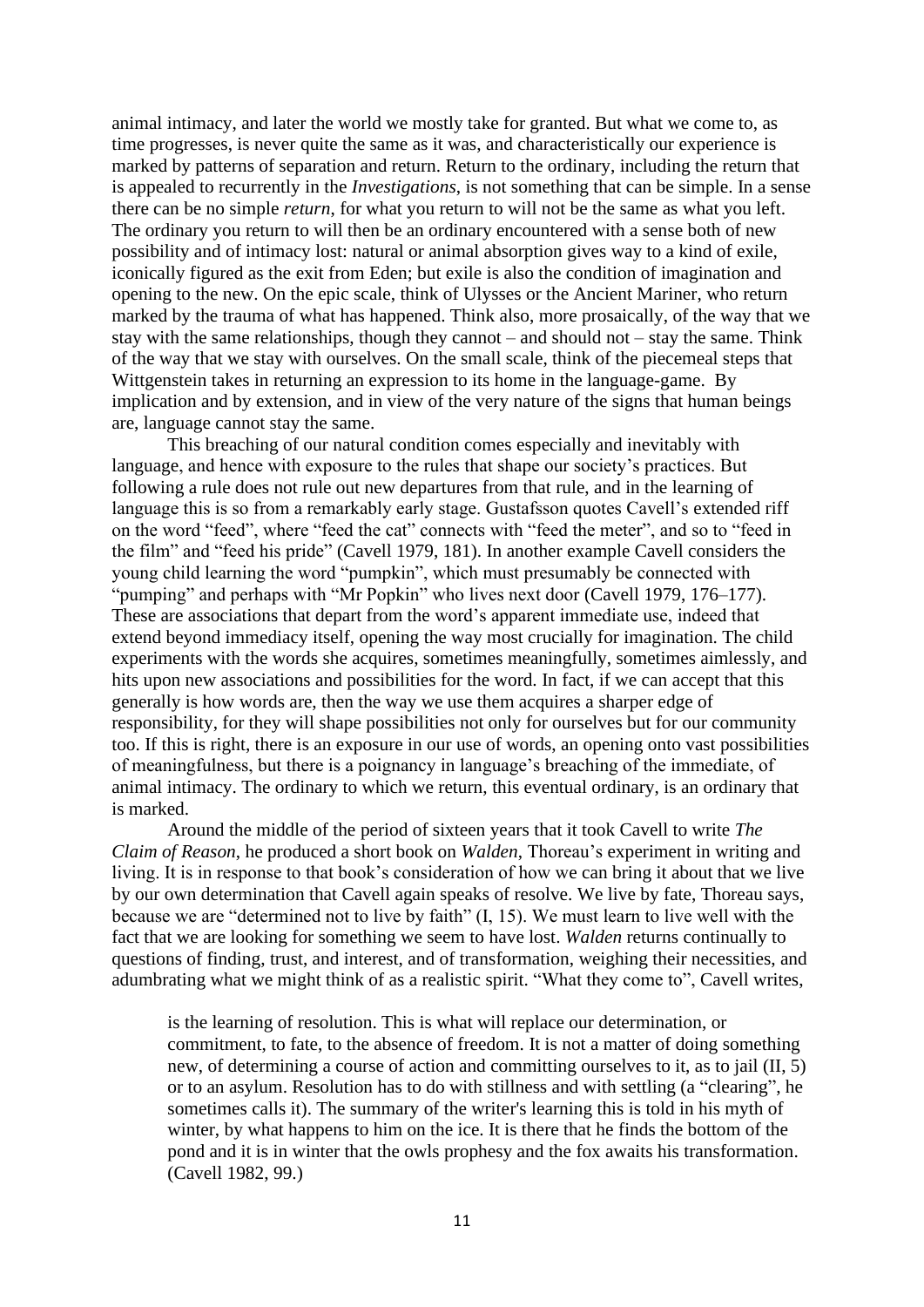Why is this a matter of resolution? Resolution is, first of all, identified with freedom, understood as a replacement of fate: we are not born free, we are fated and thrown into particular circumstances; but we can place ourselves differently and, hence, gaining distance on fate, re-place it within our lives. And resolute action will depend not upon the *drama* of action so much as on a kind of withdrawal and, what might more fashionably now be called, centering. Resolution is found visually also in the crystalline clarity of the pond in winter, its "clearing" suggesting a kind of enlightenment, as well as anticipating the clearing between the trees made by the foresters that so drew Heidegger's attention.

Thoreau's building of his house in the woods might be seen as an enacted meditation on the building-dwelling-thinking that Heidegger a century later will thematise (Heidegger 1975/1954). Heidegger's coupling of, or rather his weakening of the boundaries between, these words – the title of his lecture, *Bauen Wohnen Denken*, has no punctuation – is intended to suggest what might, in a different idiom, be thought an internal relation between these concepts and activities. But it is more than that: to speak, to think, is a kind of *poiesis*, and hence it is – minimal though this will for the most part be – a kind of construction or building. What it constructs is the place wherein we dwell, and without dwelling, building would not make sense. And that place *becomes* a place, rather than, say, a space determined on a grid-lined map, through coordinates of human connection, where meaning is constituted out of a remembering and projection, the purposiveness characteristic of human practices. It is surely far from incidental in importance that the tribe that Wittgenstein asks the reader to imagine in the second paragraph of the *Investigations* is one whose members are builders; and it is of pointed significance that the progressive difficulty in imagining this has to do the absence of recognisably meaningful practices – that is, of those qualities of building, dwelling, and thinking that might ordinarily be taken for granted.

For all the coincidences between Thoreau's and Heidegger's themes and landscapes, however, their worlds are in the end set out of kilter: by a contrast between the eschatological drama of Dasein's being-towards-death and the different time-scheme of Thoreau's fox awaiting its transformation. The dispersal of the drama in the latter and its dispelling of heroic eschatology are found in the attention given to the seasonal sloughing of identity and the rhythms of diurnal and monthly change. Thoreau bathed every day in the pond, and it was, he testifies, a religious exercise. This dispersal or permeation is caught also in words of Martin Luther that Cavell takes as epigraph to *The Senses of Walden*:

For all our life should be baptism, and the fulfilling of the sign, or the sacrament, of baptism; we have been set free from all else and wholly given over to baptism alone, that is, to death and resurrection. This glorious liberty of ours, and this understanding of baptism have been carried captive in our day.

Thoreau's vision of this fulfilling of the sign of baptism is nothing like the heroic destining of a person or a people, symbolised by the flow of the River Ister, as Heidegger, reading Hölderlin, finds this (Cavell 2005); it is rather a kind of instilling, symbolised by the stillness of Walden Pond and realized in the daily practice of washing and cleansing.

Instilling achieves a fidelity to the way things are, here, at this time, involving the observance of a daily regime that is, or can become, something other than dull mechanical routine. The vibrancy and validity of this are born not only of familiarity but also out of an acceptance of and receptivity to the strangeness in the familiar. In the end, however, and contrary to popular readings of Thoreau, it is not this particular place, Walden Pond, that is the heart of the matter: what is more important is the possibility, or perhaps the principle, of this combination of particular attachments (regimes of living attuned to them, acceptance of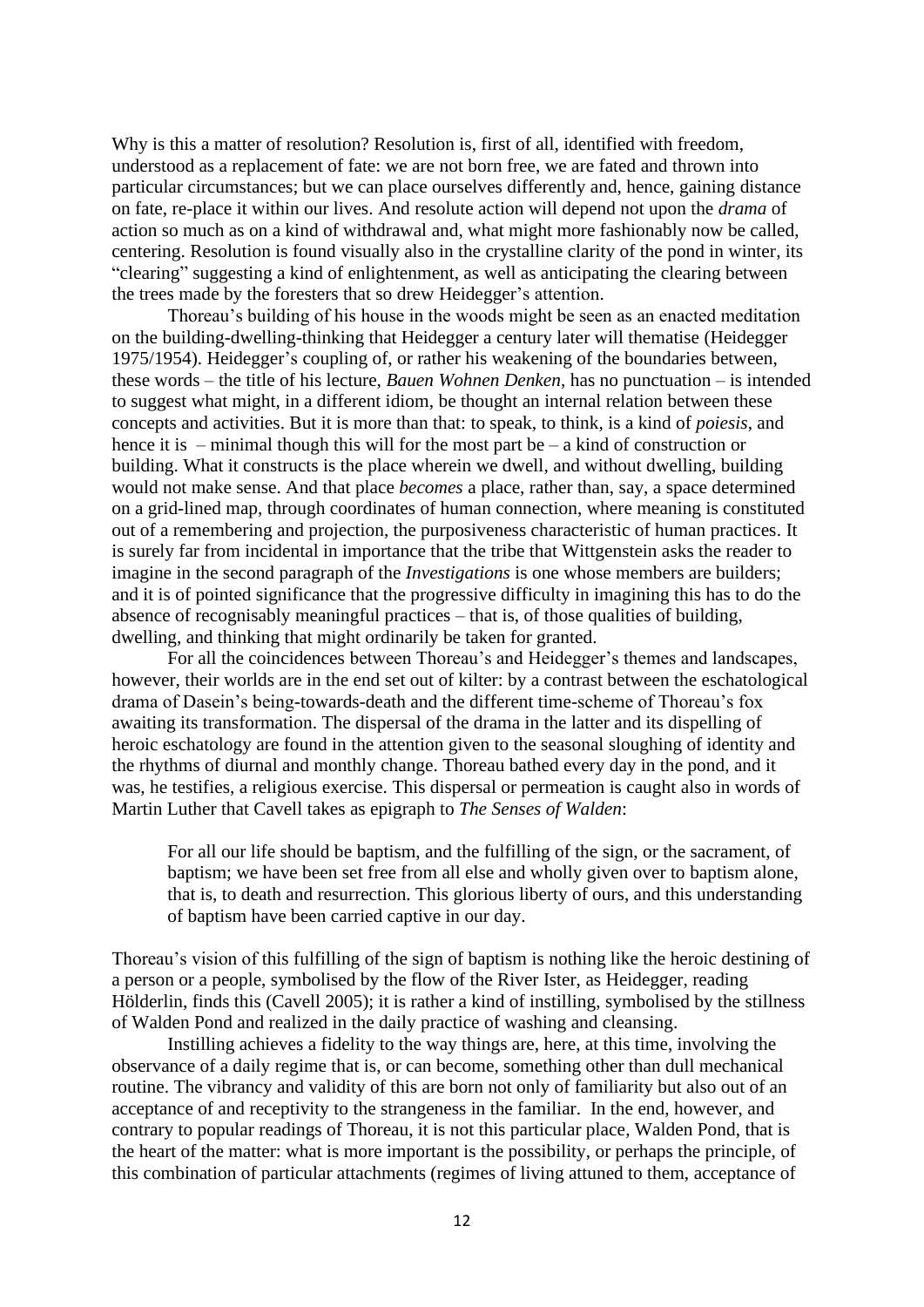their finitude, commitments drawn by experience) with a readiness for departure – before, as it were, they fossilise or perhaps come to be romanticised or to parody themselves. Moreover, as Cavell puts this in a late paper, the manner of Thoreau's leaving of Walden demonstrates

what Freud calls the work of mourning, letting the past go, giving it up, giving it over, giving away the Walden it was time for him to leave, without nostalgia, without a disabling elegiacism. Nostalgia is the inability to open the past to the future, as if the strangers who will replace you will never find what you have found. Such a negative heritage would be a poor thing to leave to *Walden's* readers, whom its writer identifies, among many ways, precisely as strangers (Cavell 2005, 217-218).

Thinking of the *topos* of the everyday, in which the paradox of the strange in the familiar is played out, as a possible site of meeting of Heidegger not only with Thoreau but with Wittgenstein, Cavell writes that it is "a place from which it can be seen both why Heidegger finds authenticity to demand departure and why Wittgenstein finds sense or sanity to demand return" (Cavell 1988, 163). The strange finds its place in Heidegger's *Unheimlichkeit*, but the idea of the stranger is mostly alien to *Dasein's* being-with-others – a manner of being suggestive of something held in common or, in Emmanuel Levinas caustic remark, reminiscent of marching together. Cavell alludes also to a contrast between the journeying home or being homebound that exerts so strong a gravitational force in Heidegger's thought and the *sojourning* emphasised in Thoreau, where one is to live each day, everywhere and nowhere, as a task and an event (Cavell 2005, 229). Unlike the ideas of "mineness" and belonging that recur in Heidegger, there is here some sense of an essential immigrancy of the human, of an incoming or invention that depends upon reception, of something coming from outside. We return to ourselves as through a condition of estrangement, as though we have still to arrive at our words. Education, the education of grownups of which Cavell speaks (Cavell 1979, 125), requires our discovery of our immigrancy to ourselves.

Cavell has sometimes seen himself as working within the tear in philosophy that develops in the wake of Kant, and any comparison of Wittgenstein and Heidegger must perforce take up threads in the fabric of philosophy left hanging by this. My own discussion has focused on an English word, "resolute", in relation to two philosophers, both of whom wrote in German, and the problematics and possibilities of translation this exploits might be said also to be tangled amongst such threads. But where, in the end, does this connection take us? What does it show of the limits of language?

### **Where word breaks off: Heidegger and the limits of language**

It is obvious that, insofar as Heidegger might be said to arrive at ways of thinking congruent with Wittgenstein's, the lineage and context of his thought is very different – untrammelled by the kind of discussion that burdens standard and resolute readers. Space prevents examination of that lineage or of the development of Heidegger's ideas, regarding the limits of language. But in their later form they are focused most explicitly and intensely in his discussions of German poetry, especially that of Hölderlin and of the early  $20<sup>th</sup>$  century poets Rainer Maria Rilke, Georg Trakl, and Stefan George.<sup>6</sup> Let me move directly to a high point in these discussions, his consideration of George's poem *Das Wort* (1928).

The poem comprises seven two-line stanzas. The first three present the poet-narrator as a traveller returning to his country and bringing with him wonderful strange things. At the

<sup>&</sup>lt;sup>6</sup> It is an interesting coincidence that Trakl was one of the main beneficiaries of Wittgenstein's generosity when he gave away a substantial part of his fortune.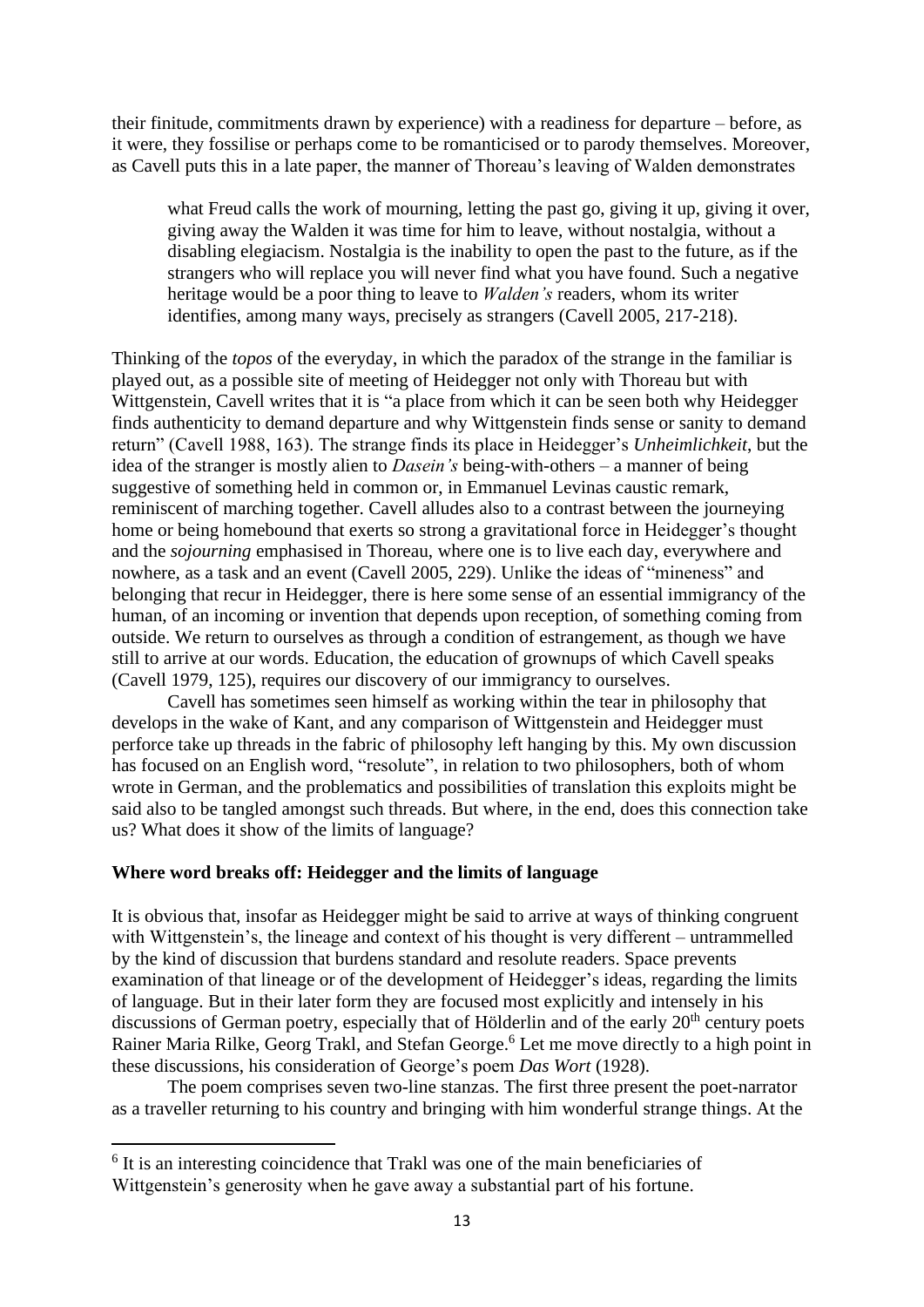border the ancient norn, goddess of fate and surely figuring here as a source of poetic inspiration, retrieves names from her well and bestows them on these new things. In the second set of stanzas (stanzas 4 to 6), the pattern is repeated: the poet-narrator returns with "a prize so rich and frail", but on this occasion the norn is unable to find any suitable word. This lays the way for the final stanza where the poet renounces the expectation of naming established in the first part of the poem.

# *Das Wort*

Wunder von ferne oder traum Bracht ich an meines landes saum

Und harrte bis die graue norn Den namen fand in ihrem born –

Drauf konnt ichs greifen dicht und stark Nun blüht und glänzt es durch die mark. . .

Einst langt ich an nach guter fahrt Mit einem kleinod reich und zart

Sie suchte lang und gab mir kund: "So schläft hier nichts auf tiefem grund"

Worauf es meiner hand entrann Und nie mein land den schatz gewann. . .

So lernt ich traurig den verzicht: Kein ding sei wo das wort gebricht.<sup>7</sup>

What is it that is being renounced (*versichten*)? In the first place, it may seem that this is an acknowledgement of the ineffable: there is a thing that the poet-narrator presents to the norn, and this turns out to be something she cannot name. The wistful tone of the poem pulls the reader towards this sense of mystery, hence reinforcing, contra Wittgenstein (PI §374), the idea that there is genuinely something one cannot do. But there is good reason to reject this interpretation: the last line states clearly that in the absence of language, no thing can be; and this absence is less ethereal than visceral (*das wort gebricht*) – the rupture of a breaking off or breaking down. A less hasty reading produces a second, more promising possibility: this is both to acknowledge a limit of language and the need to resist the urge to exceed that limit. This would not be to "police" language but to acknowledge the co-dependency of language and world. Such a reading requires elaboration, however, in two related respects, regarding what the poem says (and cannot say), and regarding the background to its saying.

# *The originary word*

First, an indication of what it is that the norn cannot name is provided by the title of the poem. As Jussi Backman phrases this: "The treasure for which there is no word is the *word* 

<sup>7</sup> A variety of translations of the poem into English can be found at: [http://billknottblog.blogspot.com/2013/12/das-wort.html.](http://billknottblog.blogspot.com/2013/12/das-wort.html) Accessed on 20 July 2019.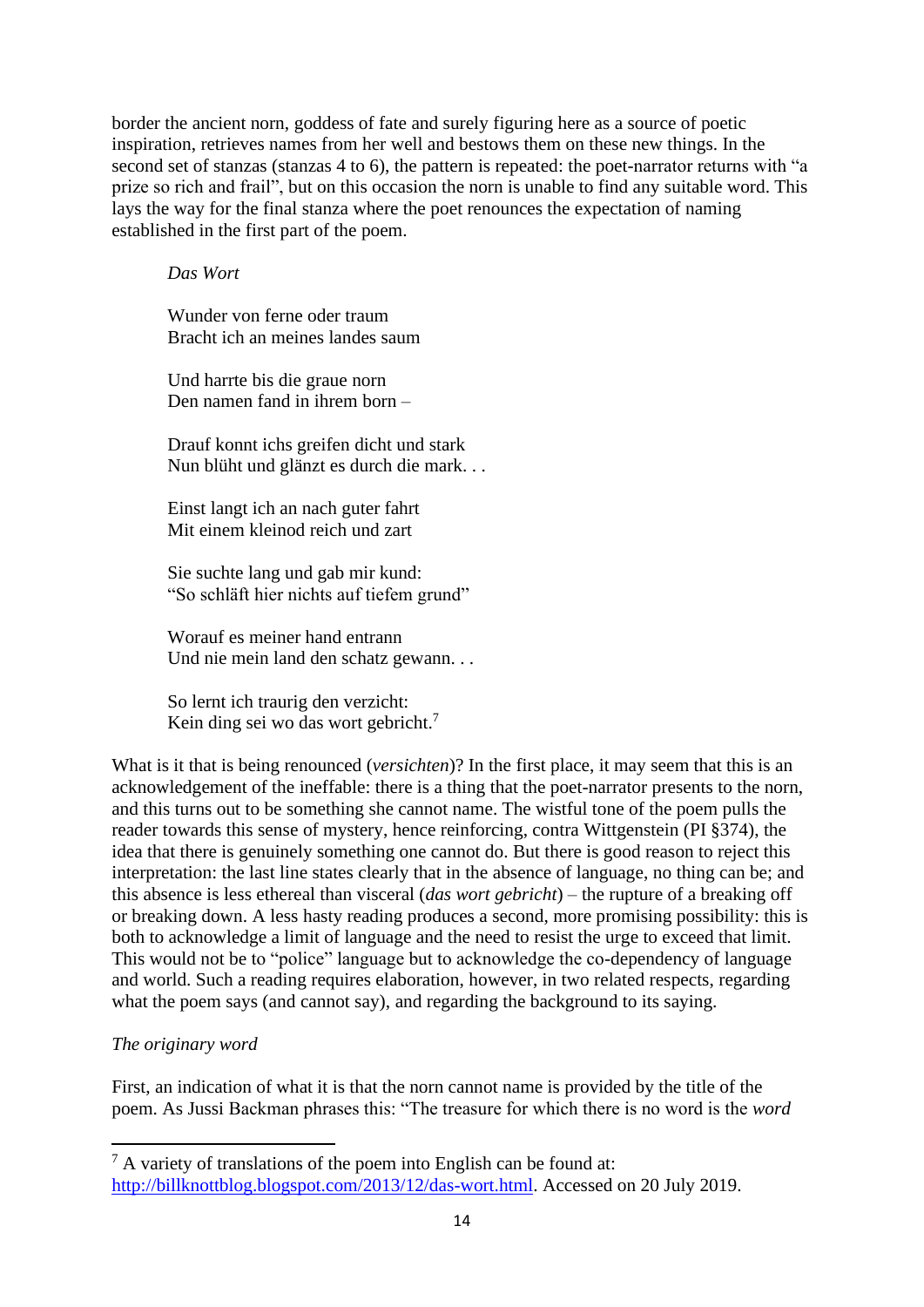*itself* in its essence as language" (Backman 2011, 63-64). Developing this thought and drawing a parallel with Wittgenstein, he paraphrases: "the limits of the poet's country are the limits of his language" (ibid., 63). Herein lies a problem, I think, in that if the border the poetnarrator crosses is that of a country, then the task of the norn comes to seem more like translation. While that in itself would raise interesting questions, it is surely right to see the fabulous, quasi-mythical nature of the description as suggesting something different. Taking it as an allegory makes world rather than country the crucial reference point. This is the world as ordinarily understood, shaped by the range of ordinary human practice, and manifesting itself in the familiar ways. It is on this that the sciences depend and out of this that they are developed. Heidegger conceives of world as realised through the mutual appropriation of Dasein and things by way of language. The word that makes this possible cannot be captured in a name, and it cannot be grasped in a theory or given formal definition. "[T]he becoming speakable of things," as Backman succinctly expresses this, "is itself unspeakable" (ibid., 64). I take it that the sense of this unspeakability stands in some kind of parallel to the thought expressed by Appelqvist, as we saw earlier, that "I cannot describe the form of language if that form is a necessary condition for language to make sense in the first place" (Appelqvist 2016, 704). Unspeakability, however, does not rule out the possibility of an "indirect encounter with this essence by drawing our attention to the way discoursing takes place *from* and *on the basis of (von)* language" (Backman 2011, 65). This is not only what the poem attempts but what Heidegger, in some of his writings, aims to provide.

Backman speaks of a "resignation" in the poet-narrator's respons (in the last two lines), but he is careful to qualify the negative force that is felt in the poem and its translation. The way here is opened by judicious reference to Heidegger's development of the idea of *Gelassenheit* (letting-be, releasement), which suggests a kind of letting-go:

"[R]eleasement" does not mean simply a passive submission to a higher, divine will; it is "beyond the distinction between activity and passivity". <sup>8</sup> Like the concept of "resolve" (*Entschlossenheit*) in *Being and Time*, "releasement" rather signifies a release from an exclusive concentration on things as present and a receptivity to their contextual background, which the later Heidegger calls *Gegen* or *Gegnet*, "region" or "country" – that against which (*contra*, *gegen*) things are encountered as present.  $(Ibid., 65.)<sup>9</sup>$ 

If the poem helps in the acknowledgement of the background, an idea that will be developed further shortly, a stronger but more contentious point can also be pressed. This is that the breakdown of the word, according to Heidegger, occasions an awareness of the word *as event*, awareness that depends upon receptivity. Any idea of the essence of language must have nothing to do with imagining its essential properties or defining features: language is not to be theorised in that way. As Heidegger puts this, there can be no "philosophy of language". Yet, to open the way to this *experience* of language would itself be a matter of significance for philosophy, even, he contends, its new beginning (Heidegger 2004, 47). Preposterously perhaps but pressing this point further, Heidegger rephrases the last line of George's poem as: "An 'is' arises where the word breaks down." It is precisely at this limit of language that awareness of the event of language, its bringing of things into being, is potentially realised. And this is, to quote Backman further,

<sup>8</sup> See Heidegger, "Conversation on a Country Path about Thinking", in Heidegger 1966/1959, 54-55.

<sup>&</sup>lt;sup>9</sup> See Heidegger, "Conversation on a Country Path about Thinking", in Heidegger, 1966/1959, 81.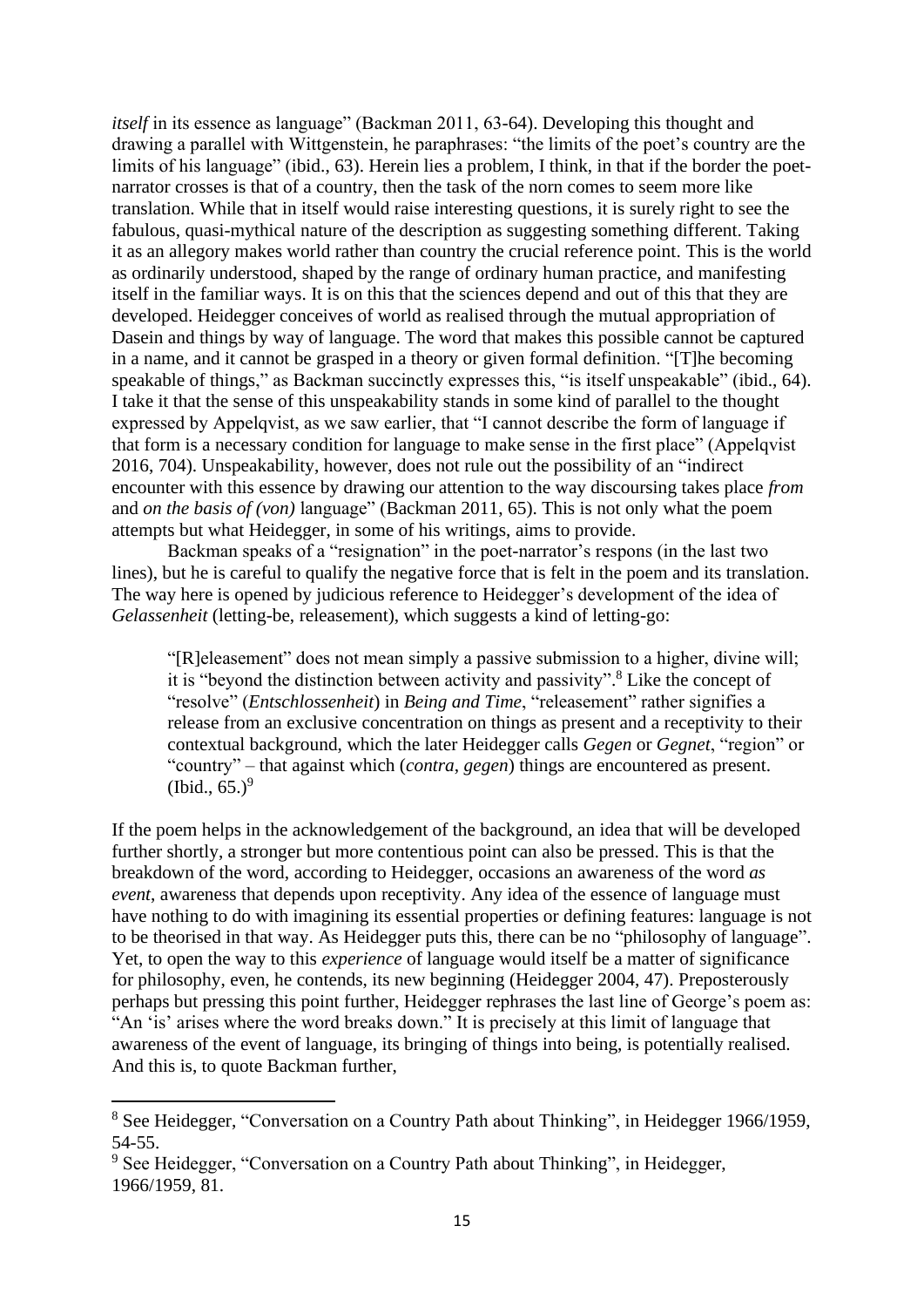a transition from metaphysics to another beginning – a transition that opens up a new experience of the "is", of Being itself in its full dimensionality. The new realm disclosed by the breakdown is the uncontrollable background dimension of meaningfulness on which we ultimately depend, even though the full extent of this dependency is yet to be elaborated in Western thought (Backman 2011, 66).

Words, in the becoming speakable of things, set limits that in their turn can be both limiting and enabling. Words by their very nature cut and divide. It may, on occasion, be a matter of pain that this is what they do. But how else should they define and make sense? The limits they embody are enabling where they open possibilities of thought or practice, pathways that extend in untold possibilities of projection. Words enable us to converse and think, but their limits can become limitations where they settle into habitual patterns, sometimes through the natural human acquiescence in inauthenticity, and sometimes through educational deficit or political repression. Such deficits and repressions are limitations of what the world can be. And no word can be without its background of context and support.

### *The background as context, earth, support*

The background needs to be understood in two ways. First, the contextual background presents an aspect of what one cannot do: whatever is said or done depends upon a background, and this, insofar as it is to remain background, cannot be directly described. This background comprises the range of practices and circumstances against which our more consciously focused activity shows up. Plainly, the acknowledgement of the significance of the background is a key feature of Wittgenstein's later writings, as it is of Heidegger's philosophy, from the phenomenological elements of *Being and Time* to the foregrounding of language in the later lectures. It is also the case that the breakdown of a line of reasoning – the frustration of expression, and dead-ends and aporia in dialogue – may occasion an experience of that background, perhaps its direct exposure and, hence, its being made foreground. Acknowledgement of this necessary background (and recognising the limit on what can be said that it constitutes) weighs heavily against the impulse in philosophy towards metaphysics. The contexts that Wittgenstein draws attention to are piecemeal and various, much as the contexts referred to in the phenomenology of *Being and Time* are of ordinary human scale and as the deference to language in Heidegger's later lectures is diverse, and both can work to resist the insistence of the voice that says "This is how it must be." This is a discipline of thought that constitutes something like a renunciation.

But the background has a further dimension, which is more difficult to describe, and this is thematised more directly in Heidegger than in Wittgenstein. It can be seen in the light of what Heidegger calls "earth", a term that is brought into play with "world". The relationship is evoked, for example, in "The Origin of the Work of Art".<sup>10</sup> If world is realised through the *poiesis* of the word and the work of art, earth remains the support that neither word nor art can reach. The material support to the painting, for example, the paper or canvas or board, is not something that the work can depict, not without relying upon a further support - as in the material support of the painting that depicts, from behind the artist's back, the easel, the canvas, the palette, brush, and paint, the marks that have been made, and, still further away, the scene that is being depicted. The support, like the background referred to above, recedes as it is approached, refusing direct representation. The support extends into earth as what is already there, unnamed, before *poiesis* brings things into the world, and as

<sup>&</sup>lt;sup>10</sup> For a thoughtful recent discussion, see Stephen Mulhall (2018-2019).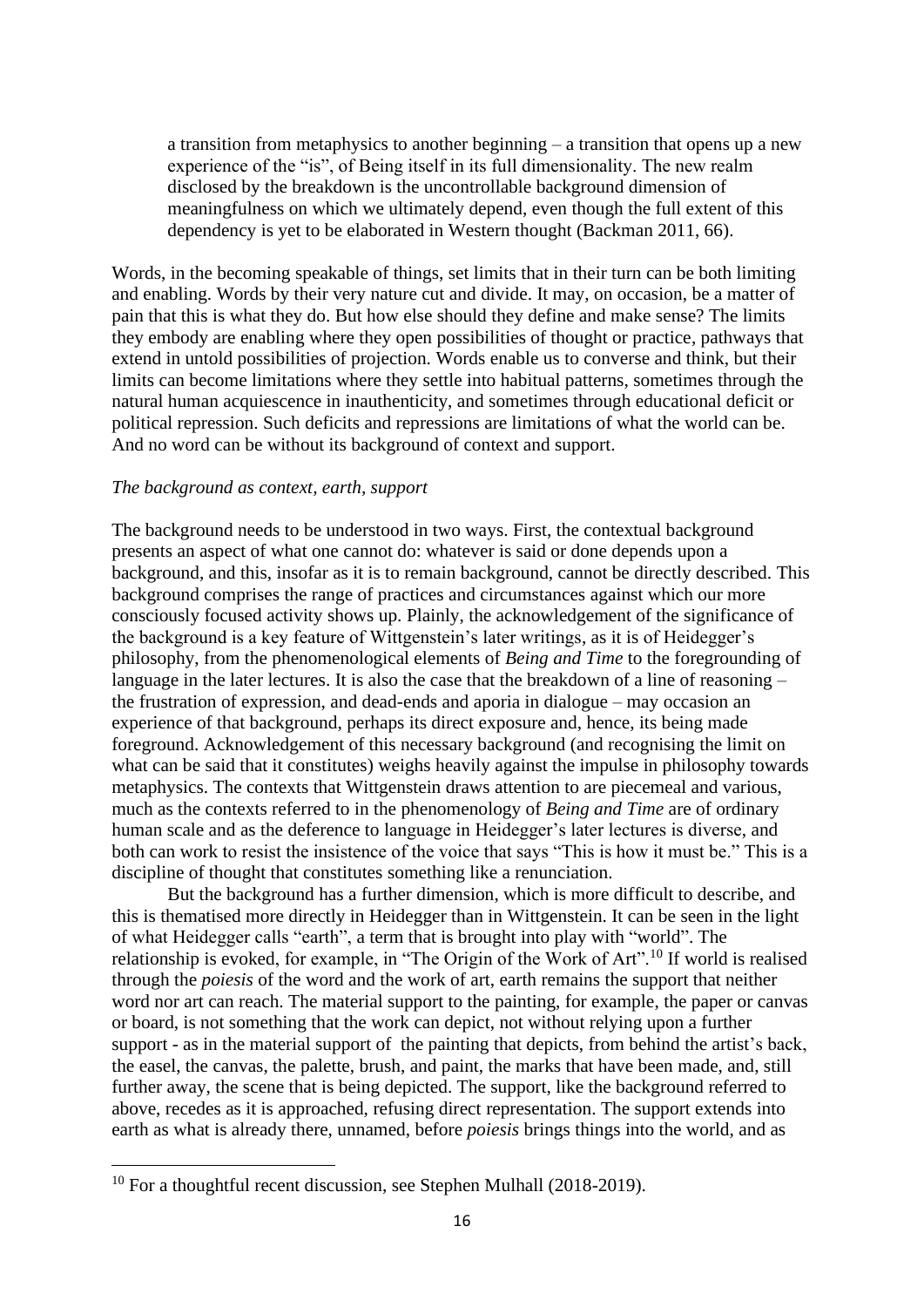what must remain in that way. Heidegger writes: "The earth appears openly cleared as itself only when it is perceived and preserved as that which is by nature undisclosable, that which shrinks from every disclosure and constantly keeps itself closed up" (Heidegger 1975, 47). Earth cannot be directly described, but it can in this way be acknowledged.

Whereas the contextual background is such that there could be a shift of focus, bringing forth one aspect and hiding another, in what might be thought of as a semantic shift, the background of support, the earth in Heidegger's terminology, cannot be brought into view.

### **Pictures and words: the grace of language**

Wittgenstein's proposal that we yield to the temptation to use the *picture* – that "there is an object there from which I derive its description" and that I do this to "investigate how the *application* if the picture goes" (PI §374)) – needs to be related to the seriousness with which he came to take pictures and the compelling influence that they can have. This applies especially to religious pictures and their part in the kind of self-examination to which the human being is inclined. Stephen Reynolds (2013) finds a Lutheran aspect in this that he connects with the call of conscience in Heidegger. Neither philosopher believes that it is necessary first to establish the existence of God and then to decide whether to lead a religious life. For both, it is the way one lives one's life that comes first, and in both cases there is a sense of being called. Resoluteness now becomes something like a readiness for the call of conscience (in Heidegger) and for the way a picture commands (Wittgenstein). In both cases there is an eschewal or renunciation of any attempt to seek explanation for this in a transcendent being. Transcendence lies within the *possibilities* of the way of life, the affordances of which are words and pictures. Contrary to the heroically burdened image of authenticity, the picture of resoluteness that now emerges points to a kind of passivity, which is rightfully a receptivity. What was said above about *Gelassenheit* needs to be understood as relating to the nature of language itself. Words *give* in that they are not ultimately fixed in meaning but available for projection into further contexts. So, then, grace can be seen as a quality of language itself. It may be tempting to some to put this in terms of a contrast with the tendencies of science and technology towards fixing and controlling, But this would itself be a partial arresting and perhaps a perversion, at least a limitation, of science and technology themselves, which in turn depend upon this openness of thought to new possibilities. Thinking requires the receptiveness to allow new thoughts to come to mind.<sup>11</sup> And sometimes we shall be disturbed, cut and divided, by those thoughts.

## **Over interpretation**

"If you stand right fronting and face to face to a fact, you will see the sun glimmer on both its surfaces, as though it were a cimiter, and feel its sweet edge dividing you through the heart and marrow, and so yu will happily conclude your mortal career. Be it life or death, we crave only reality." – Thoreau, *Walden*

"Be bloody, bold, and resolute" – *Macbeth*, IV.i.85<sup>12</sup>

 $11$  For an interesting discussion, see Williams (2018).

 $12$  These are the words of the Second Apparition that the witches conjure for Macbeth: "Be bloody, bold, and resolute; laugh to scorn the power of man, for none of woman born shall harm Macbeth" (IV.i.85). It is the apparition of a bloody child, and what is conjured is a dream of immunity from the human condition.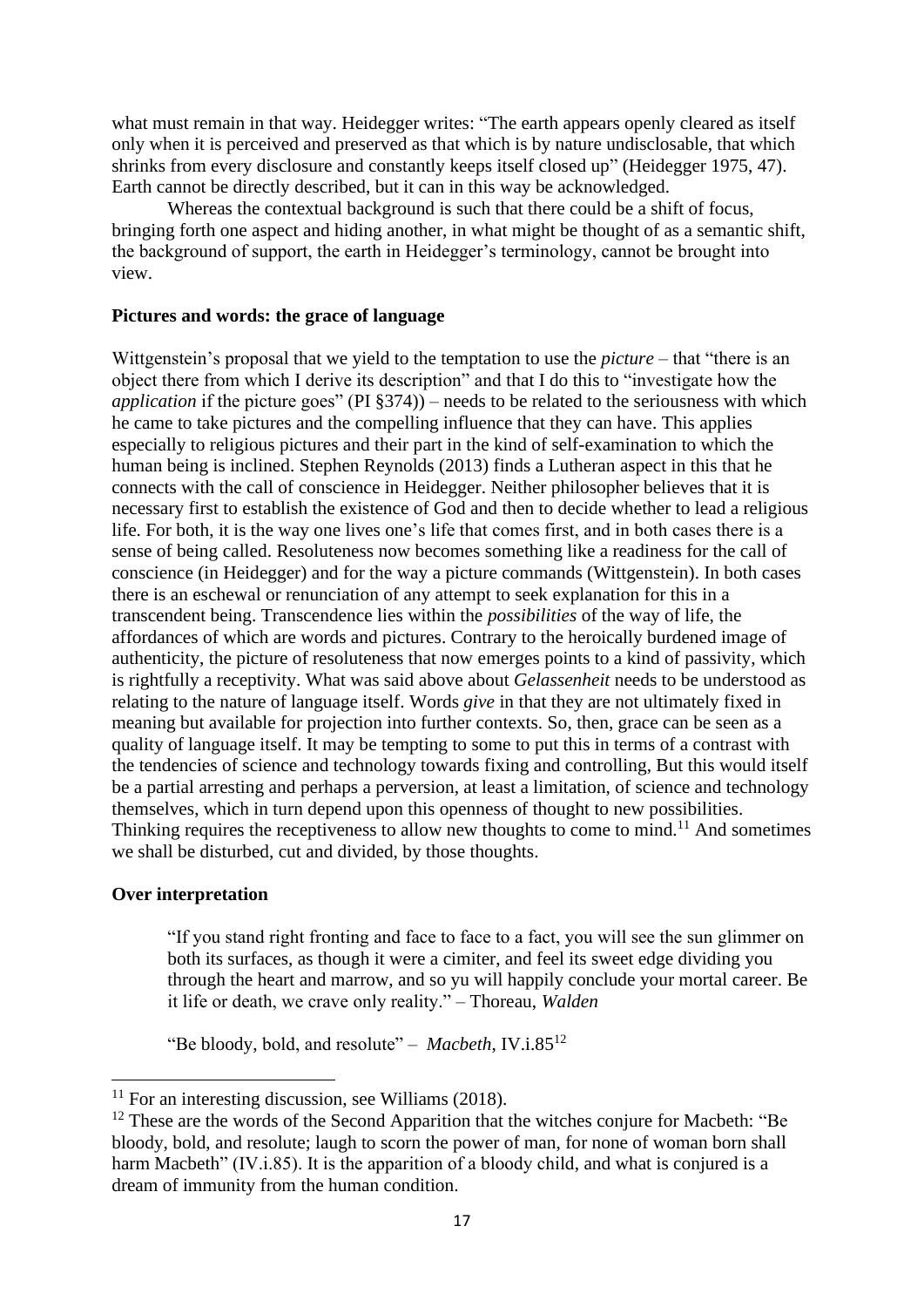In this discussion, I have been wary of broaching the many texts of Heidegger relevant to this book's main theme in view of the shifts of critical register that such disparate styles require, within and between Heidegger and Wittgenstein. I have moved the discussion from Wittgenstein to Heidegger by way of Cavell. Cavell was reading and teaching Heidegger in the 1960s at the same time as he was developing his creative, penetrating response to the *Investigations*. Thoreau, about whom Cavell wrote his "little book", *The Senses of Walden* (1972), in a six-week period in roughly the middle of the sixteen years that he was writing *The Claim of Reason* (1979), can reasonably be described as developing, as we saw, themes of building-dwelling-thinking *avant la lettre*. The route I have taken serves, I hope, to lay the way for this moment in Heidegger's late lectures (there where the danger of a "disabling elegiacism" is greatest<sup>13</sup>), this moment where he considers George's *Das Wort*, and to enable reasonable reception of its consideration of the limits of language.

As I acknowledge above, my own discussion has exploited the connotations of the English word, "resolute", in relation to philosophers who wrote in German. If this needs further apology, it is surely to the point that the preponderance of the debate to which my discussion relates has, in fact, been in English. Have I pressed the matter too far? Have I relied too much on the strength of a word and, hence, indulged in over-interpretation? In a wide-ranging survey of the literature, Silver Bronzo records early criticism to the effect that "resolute reading" has always been a problematic term because of its implicit moral connotations, connotations that hinder "a dispassionate adjudication of the debate", and the suggestion that it be replaced by "a more neutral expression", say "therapeutic reading" or "austere reading" (Bronzo 2012, 47). My own inclination has been rather towards the view that the discomfort caused by those moral connotations might be the means whereby the arguments might have most purchase. In the light of Wittgenstein's acknowledgements of the wider ethical dimensions that motivate his philosophy, it seems difficult and in fact wrong to resist connotations that this central term prompts.

Understanding of the limits of language in Wittgenstein and Heidegger is evident also in their respective (changing) styles of expression. The wariness of the encroachments of science and technology, the sense of cultural decline, and the suspicions of academic philosophy in its dominant incarnations that they shared inclined them to belief in attention to language as a source of recovery. Notwithstanding considerable differences in their approaches, there is in their work a common sense of language as giving something, providing something beyond what can be rationally calculated or fully anticipated: there is a grace to language that is revealed where there is receptiveness in the thinker.<sup>14</sup> Both philosophers were in certain respects culturally conservative in their taste, yet both were innovative in what they wrote. But when one compares the discursive density of *Being and Time* and the sometimes painfully nostalgic style of Heidegger's late lectures, not to mention his own poetising, with the austere stylistic modernism of the *Tractatus* and the remarkable dialogic experimentation of the *Investigations*, the contrast seems clear. Differences in temperament and sensibility are surely evident here, yet both philosophers are committed to

<sup>&</sup>lt;sup>13</sup> In "The Turning", much of Heidegger's discussion reiterates phrasing from Hölderlin's *Patmos* to say that there where the dangers of Enframing are greatest, the saving power grows. "Disabling elegiacism" is Cavell's expression, as we saw above.

 $14$  Anthony Rudd has commented on what he sees as a Romantic modernism in both Heidegger and Wittgenstein, associating this with the resistance to scientism that they undoubtedly shared, with the move towards a re-enchantment of the world, and with their stylistic innovations.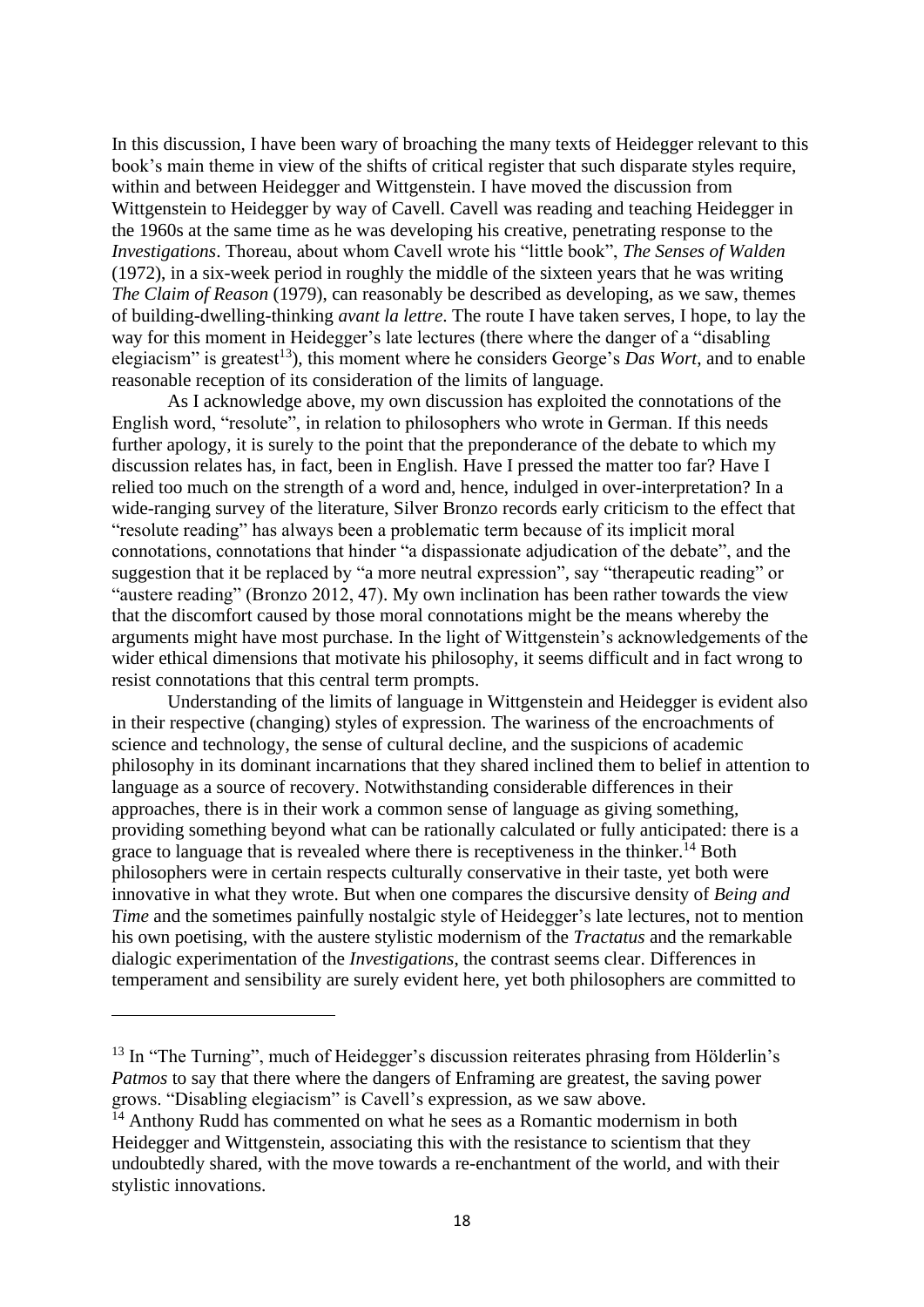finding a means of expression that rises to the substance of what they have to say. This itself is a reflection of resolve.

I began by recalling the sense of humour in Wittgenstein, and of the deeper irony that can go with this, qualities that seem for the most part to have escaped Heidegger. Wittgenstein's fascination with the word "bloody" – his mischievous amusement over this English swear-word but also his use of it in affirming the need to go the bloody hard way (neither of which one can imagine in Heidegger's expression) – resounds with a seriousness about philosophy and a sense that it too can risk, if not cost, blood.<sup>15</sup>

# **References**

Appelqvist, Hanne (2016) "On Wittgenstein's Kantian solution to the problem of philosophy", *British Journal of the History of Philosophy* 21 (4), 697–719.

Backman, Jussi (2011) "The Transitional Breakdown of the Word: Heidegger and Stefan George's Encounter with Language", *Gatherings: The Heidegger Circle Annual*, 1, 54–73.

Bronzo, Silver (2012) ["The Resolute Reading and Its Critics: An Introduction to the](https://philpapers.org/go.pl?id=BROTRR&proxyId=&u=http%3A%2F%2Fdx.doi.org%2F10.1515%2Fwgst.2012.45)  [Literature"](https://philpapers.org/go.pl?id=BROTRR&proxyId=&u=http%3A%2F%2Fdx.doi.org%2F10.1515%2Fwgst.2012.45), *[Wittgenstein-Studien](https://philpapers.org/asearch.pl?pub=4378)* 3 (1), 45–80**.**

Cavell, Stanley (1979) *The Claim of Reason: Wittgenstein, Skepticism, Morality, and Tragedy*. Oxford: Oxford University Press.

Cavell, Stanley (1982) *The Senses of Walden*. Chicago and London: University of Chicago Press.

Cavell, Stanley (1995) "Notes and Afterthoughts on the Opening of Wittgenstein's *Investigations*", in his *Philosophical Passages: Wittgenstein, Emerson, Austin, Derrida*. Oxford: Blackwell, 125–186.

Cavell, Stanley (1996) "The *Investigations'* Everyday Aesthetics of Itself", in: Stephen Mulhall (ed.) *The Cavell Reader*. Oxford: Blackwell.

Cavell, Stanley (2005) *Philosophy the Day after Tomorrow*. Cambridge, MA: Harvard University Press.

Cavell, Stanley (2007) "Companionable Thinking", in: Alice Crary (ed.) *Wittgenstein and the Moral Life*. Cambridge, Mass.: MIT Press, 281–298.

Conant, James (2003) "On Going the Bloody Hard Way in Philosophy", in: John Whittaker (ed.), *The Possibilities of Sense*. Basingstoke: Macmillan, 85–129.

<sup>&</sup>lt;sup>15</sup> An earlier version of part of this paper was presented to the British Wittgenstein Society in 2013. I am grateful to those present for their response and criticisms. I thank Suzy Harris for comments on earlier drafts. Hanne Appelqvist is thanked for her meticulous editing and helpful comments and suggestions.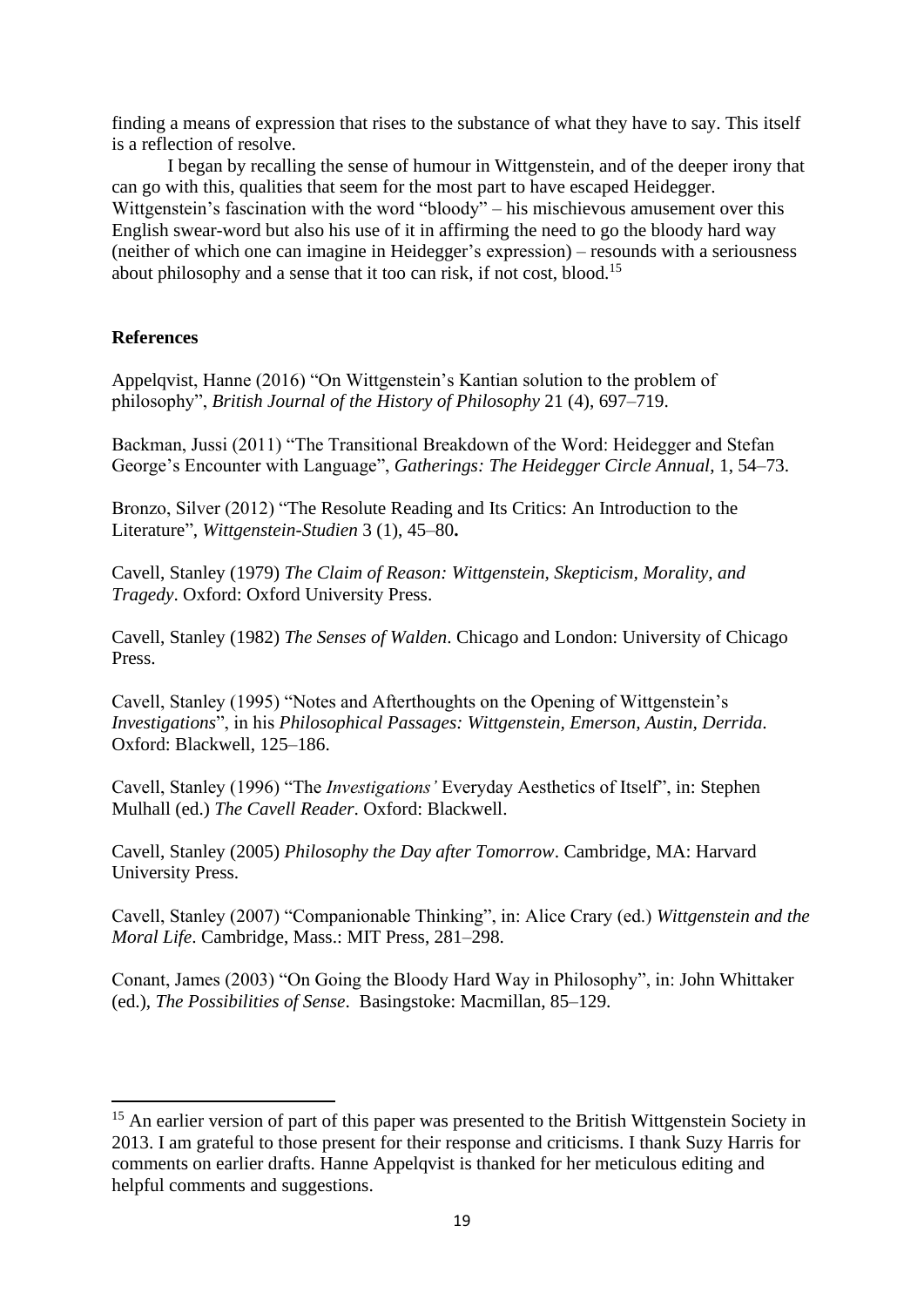Conant, James (2007) "Mild Mono-Wittgensteinianism", in: Alice Crary (ed.), *Wittgenstein and the Moral Life: Essays in Honor of Cora Diamond*. Cambridge, MASS: MIT Press, 31–142.

Egan, David, Reynolds, Stephen, and Wendland, Aaron James (eds) (2013) *Wittgenstein and Heidegger*. London: Routledge.

Goldfarb, Warren (1997) "Metaphysics and Nonsense: On Cora Diamond's *The Realistic Spirit*", *Journal of Philosophical Research* 22, 57–73.

Gustafsson, Martin (2012) "Why does resoluteness matter to philosophy?" (published version in Italian).

Heidegger, Martin (1962) *Being and Time*, trans. John Macquarrie and Edward Robinson. Oxford: Blackwell.

Heidegger, Martin (1975/1954a) "Building Dwelling Thinking", in *Poetry, Language, Thought*, trans. A. Hofstadter. New York and London: Harper & Row, 143–163.

Heidegger, Martin (1975/1954b) "The Origin of the Work of Art", in *Poetry, Language, Thought*, trans. A. Hofstadter. New York and London: Harper & Row, 15–88.

Heidegger, Martin (1977/1962) "The Turning", in *The Question Concerning Technology and Other Essays*, trans. W. Lovitt. New York and London: Harper & Row, 36-49.

Heidegger, Martin (1966/1959) *Discourse on Thinking: A Translation of*  Gelassenheit, trans. J.M. Anderson and E.H. Freund. New York and London: Harper & Row.

Heidegger, M. (2004) *On the Essence of Language: The Metaphysics of Language and the Essencing of the Word*, trans. Wanda Torres Gregory and Yvonne Unna. Albany, NY: SUNY.

Mulhall, Stephen (2006) *Wittgenstein's Private Language: Grammar, Nonsense, and Imagination in Philosophical Investigations, §§ 243–315*. Oxford: Oxford University Press.

Mulhall, Stephen (2018–2019) "Heidegger's Fountain: Ecstasis, Mimesis and Engrossment in the Origin of the Work of Art", *Proceedings of the Aristotelian Society* 119 (2), 000-000.

Reynolds, Stephen (2013) "Heidegger's Religious Picture", in David Egan, Stephen Reynolds, Aaron James Wendland (eds), *Wittgenstein and Heidegger*. London: Routledge, 195–210.

Saito, N., and Standish, P. (2014) Hilary Putnam interviewed by Naoko Saito and Paul Standish, *Journal of Philosophy of Education* 48 (1), 1–27.

Schönbaumsfeld, Genia (2010) "A 'Resolute Later Wittgenstein'",*Metaphilosophy* 41 (5), 849–668.